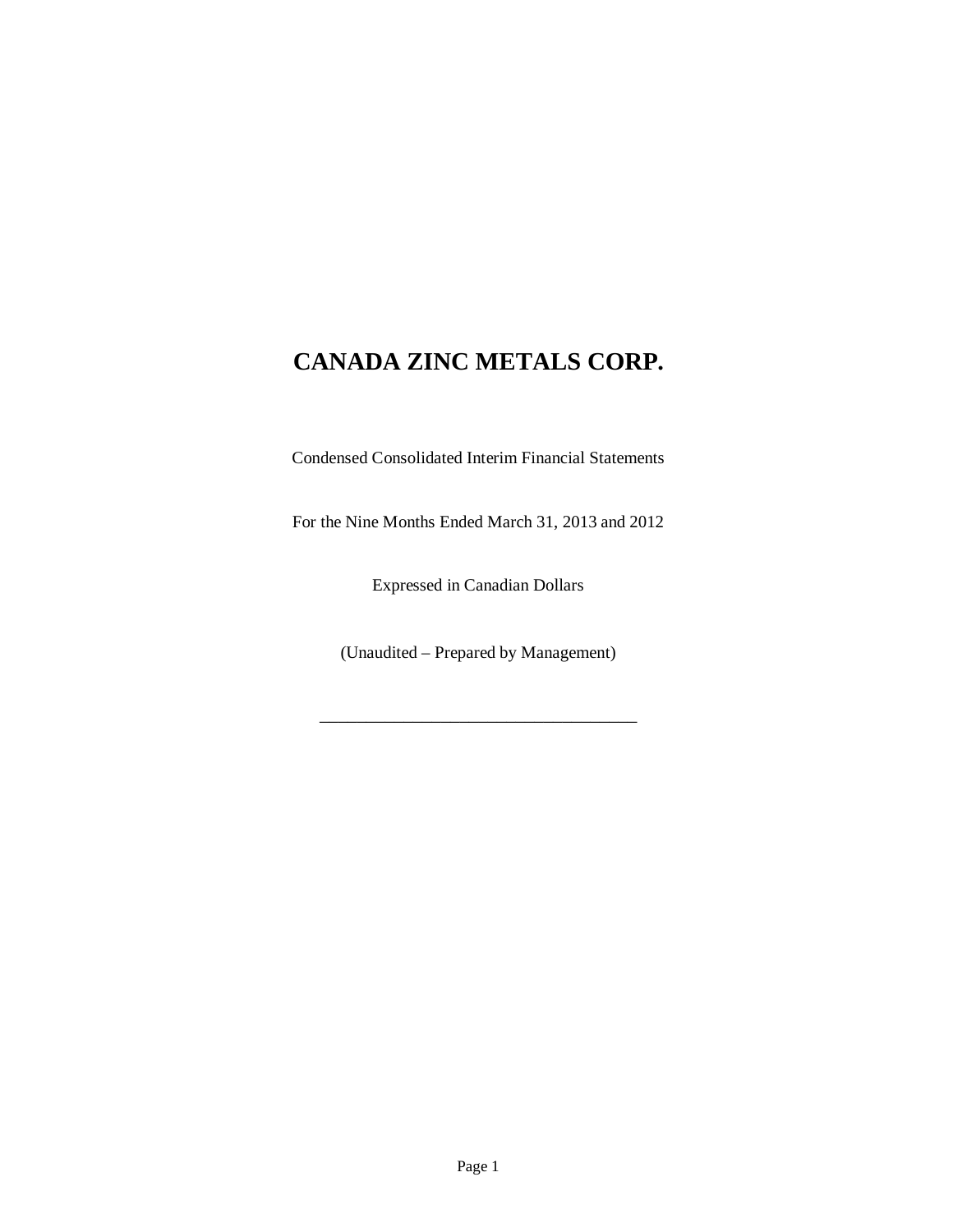| Index                                                                          | Page |
|--------------------------------------------------------------------------------|------|
|                                                                                |      |
|                                                                                |      |
|                                                                                |      |
|                                                                                |      |
|                                                                                |      |
|                                                                                |      |
| Notice of No Auditor Review                                                    | 3    |
|                                                                                |      |
| <b>Consolidated Interim Financial Statements</b>                               |      |
| Condensed Consolidated Interim Statements of Financial Position                | 4    |
| Condensed Consolidated Interim Statements of Changes in Equity                 | 5    |
| Condensed Consolidated Interim Statements of Operations and Comprehensive Loss | 6    |
| Condensed Consolidated Interim Statements of Cash Flows                        | 7    |
| Notes to Condenses Consolidated Interim Financial Statements                   | 8-29 |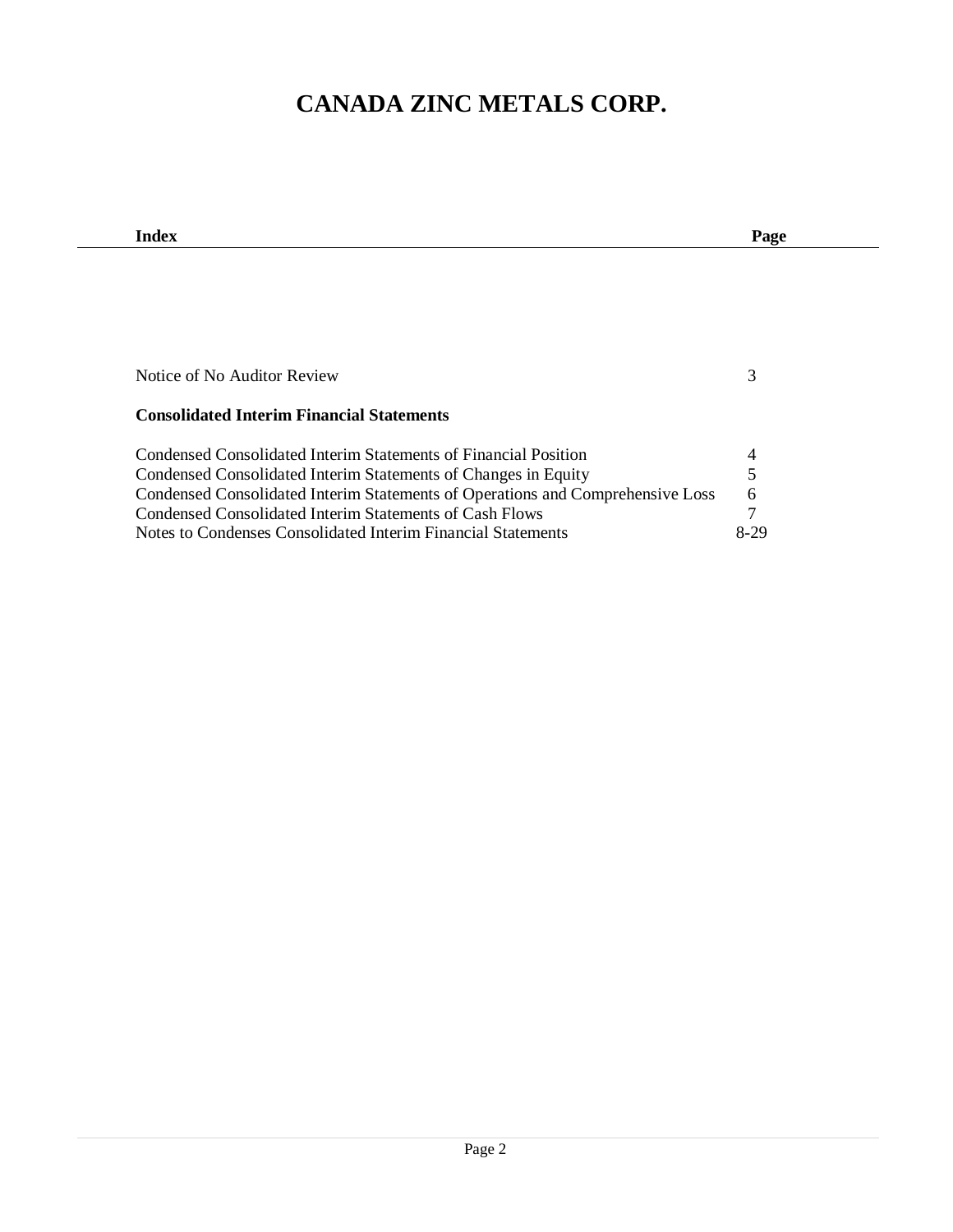## **NOTICE TO READER**

Under National Instrument 51-102, Part 4, subsection 4.3(3)(a), if an auditor has not performed a review of the condensed consolidated interim financial statements, they must be accompanied by a notice indicating that the financial statements have not been reviewed by an auditor.

The accompanying unaudited condensed consolidated interim financial statements of the Company have been prepared by management and approved by the Audit Committee and Board of Directors of the Company.

The Company's independent auditors have not performed a review of these condensed consolidated interim financial statements in accordance with the standards established by the Canadian Institute of Chartered Accountants for a review of interim financial statements by an entity's auditors.

May 28, 2013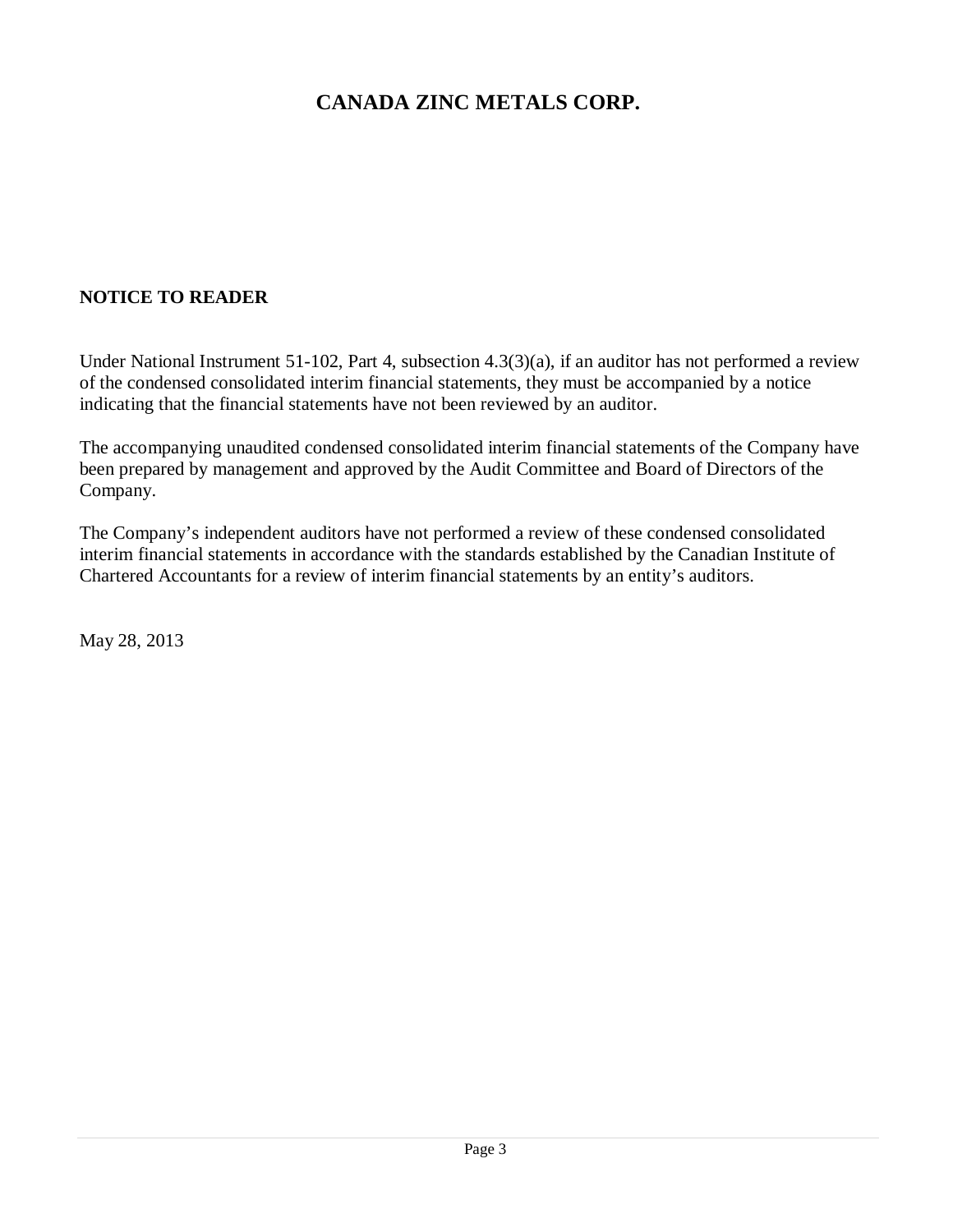Condensed Consolidated Interim Statements of Financial Position As at March 31, 2013, June 30, 2012 and July 1, 2011 (Expressed in Canadian Dollars - Unaudited)

|                                        | June 30, 2012<br><b>Notes</b><br>March 31, |                  |                    | July 1, 2011     |
|----------------------------------------|--------------------------------------------|------------------|--------------------|------------------|
|                                        |                                            | 2013             |                    |                  |
|                                        |                                            |                  | (Audited)          | (Audited)        |
| <b>Assets</b>                          |                                            |                  |                    |                  |
| Current assets                         |                                            |                  |                    |                  |
| Cash and cash equivalents              | 3                                          | 13,690,555<br>\$ | 13,905,702<br>\$   | 15,501,154<br>\$ |
| Receivables                            | 4                                          | 218,287          | 123,368            | 477,600          |
| METC recoverable                       | 9                                          | 556,085          | 556,085            | 1,611,149        |
| Short-term investments                 |                                            |                  |                    | 4,609,000        |
| Prepaid expenses                       |                                            | 13,038           | 9,800              | 378,838          |
| Marketable securities                  | 5                                          | 1,268,228        | 1,253,950          | 557,260          |
|                                        |                                            | 15,746,193       | 15,848,905         | 23,135,001       |
|                                        |                                            |                  |                    |                  |
| Other assets                           | 6                                          | 312,664          | 312,656            | 309,000          |
| Equipment and leasehold improvements   | 8                                          | 391,885          | 297,408            | 194,994          |
| Long-term prepaid expenses             |                                            | 145,287          | 168,716            | 192,145          |
| Exploration and evaluation assets      | 9                                          | 62,798,843       | 61,643,910         | 57,696,017       |
|                                        |                                            | 79,394,872<br>\$ | \$<br>78, 271, 595 | 81,527,157<br>\$ |
| <b>Liabilities and Equity</b>          |                                            |                  |                    |                  |
| <b>Current liabilities</b>             |                                            |                  |                    |                  |
| Trade payables and accrued liabilities | 7                                          | \$<br>135,854    | \$<br>235,085      | \$<br>1,189,024  |
| Due to related parties                 | 13                                         | 6,534            | 6,815              |                  |
| Flow-through premium liability         | 10                                         | 337,500          |                    | 127,305          |
|                                        |                                            | 479,888          | 241,900            | 1,316,329        |
|                                        |                                            |                  |                    |                  |
| Deferred income tax liability          |                                            | 1,466,000        | 1,466,000          | 1,413,000        |
| Equity                                 |                                            |                  |                    |                  |
| Capital stock                          | 11                                         | 92,835,430       | 90,655,694         | 92,026,340       |
| Reserves                               | 11                                         | 11,711,940       | 11,599,747         | 11,150,900       |
| Deficit                                |                                            | (26, 757, 504)   | (25, 556, 729)     | (23,966,073)     |
| Accumulated other comprehensive loss   |                                            | (340, 882)       | (135, 017)         | (413, 339)       |
|                                        |                                            | 77,448,984       | 76,563,695         | 78,797,828       |
|                                        |                                            | 79,394,872<br>\$ | \$<br>78,271,595   | \$<br>81,527,157 |

### **Nature and continuance of operations** (Note 1)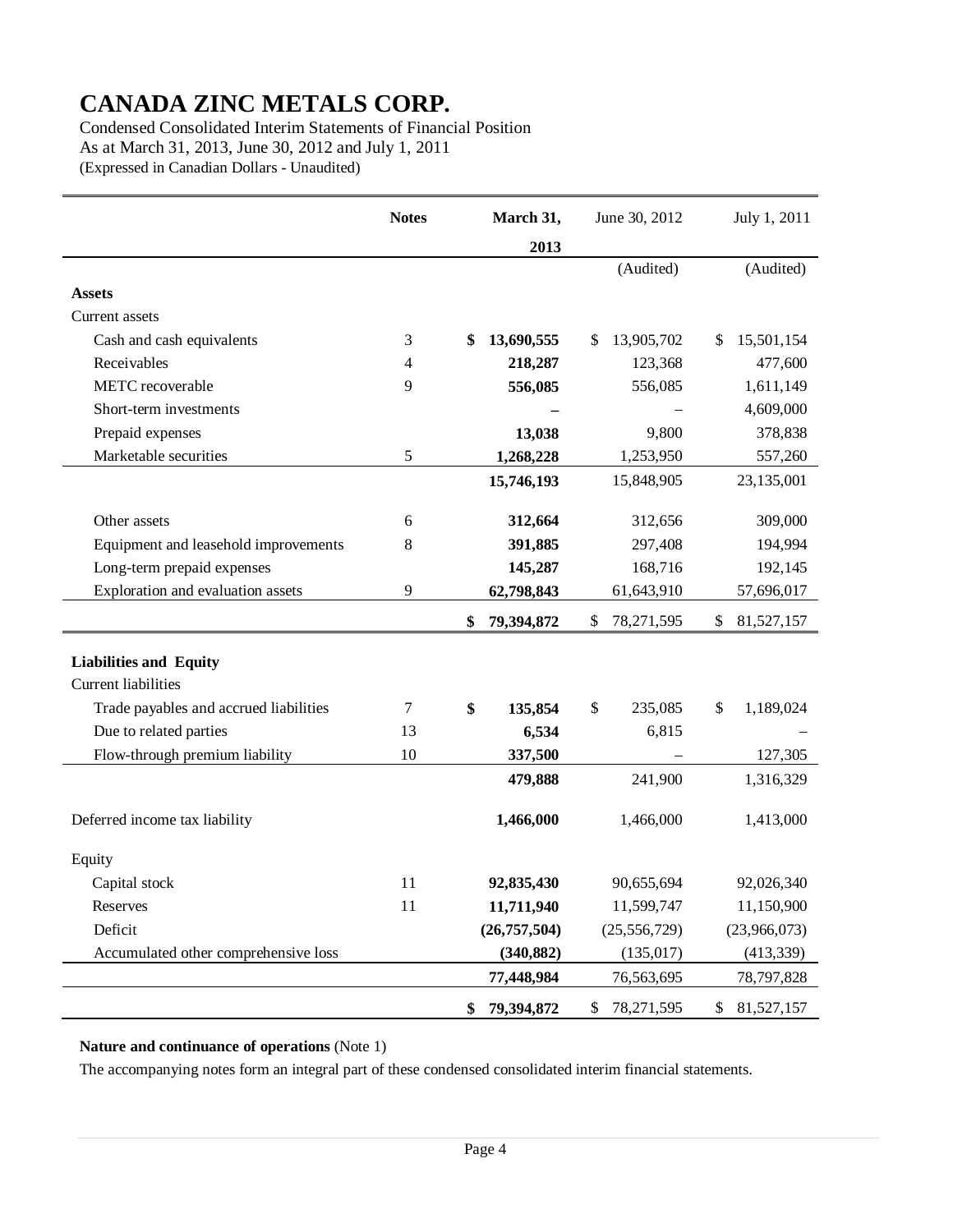Condensed Consolidated Interim Statements of Changes in Equity (Expressed in Canadian Dollars - Unaudited)

|                                    |                            |                              | Capital Stock            |                           |                          |                          |                                                        |                        |
|------------------------------------|----------------------------|------------------------------|--------------------------|---------------------------|--------------------------|--------------------------|--------------------------------------------------------|------------------------|
|                                    | Number of<br>common shares | Number of<br>treasury shares | Common shares<br>Amount  | Treasury shares<br>Amount | Reserves<br>(Note 11)    | Deficit                  | Accumulated<br>other<br>comprehensive<br>income (loss) | <b>Total Equity</b>    |
| Balance, July 1, 2011              | 138,455,138                | (560,000)                    | 92,291,720<br>-S         | (265, 380)<br>\$          | 11,150,900<br>\$         | \$<br>(23,966,073)       | (413,339)<br>\$                                        | 78,797,828<br>-\$      |
| Exercise of options                | 110,000                    |                              | 173,490                  | $\overline{\phantom{0}}$  | (145,990)                |                          |                                                        | 27,500                 |
| Shares repurchased and cancelled   | (1,641,500)                | $\overline{\phantom{0}}$     | (1, 115, 759)            |                           | 342,229                  |                          |                                                        | (773, 530)             |
| Treasury shares repurchased        | $\overline{\phantom{0}}$   | (295,500)                    | $\overline{\phantom{m}}$ | (148, 280)                | $\sim$                   |                          |                                                        | (148, 280)             |
| Treasury shares cancelled          | (560,000)                  | 560,000                      | (379, 612)               | 265,380                   | 114,232                  |                          |                                                        |                        |
| Share based compensation           |                            |                              |                          |                           | 122,965                  |                          |                                                        | 122,965                |
| Change in fair value of securities |                            |                              |                          |                           | $\sim$                   |                          | 814,100                                                | 814,100                |
| Net loss for the period            |                            |                              | $\equiv$                 | $\equiv$                  | $\qquad \qquad -$        | (1,059,640)              |                                                        | (1,059,640)            |
| Balance, March 31, 2012            |                            |                              |                          |                           |                          |                          |                                                        |                        |
| (Restated, Note 16)                | 136,363,638                | (295,500)                    | 90,969,839               | (148, 280)                | 11,584,336               | (25,025,713)             | 400,761                                                | 77,780,943             |
| Treasury shares repurchased        |                            | (371,000)                    | $\overline{\phantom{0}}$ | (165, 865)                |                          |                          |                                                        | (165, 865)             |
| Share based compensation           |                            |                              |                          |                           | 15,411                   |                          |                                                        | 15,411                 |
| Change in fair value of securities |                            |                              |                          |                           |                          | $\overline{\phantom{0}}$ | (535,778)                                              | (535,778)              |
| Net loss for the period            | $\overline{\phantom{m}}$   | $\overline{\phantom{m}}$     | $\overline{\phantom{0}}$ | $\overline{\phantom{m}}$  | $\overline{\phantom{m}}$ | (531, 016)               | $\overline{\phantom{m}}$                               | (531,016)              |
| <b>Balance, June 30, 2012</b>      | 136,363,638                | (666, 500)                   | 90,969,839               | (314, 145)                | 11,599,747               | (25, 556, 729)           | (135, 017)                                             | 76,563,695             |
| Flow-through private placement     | 7,500,000                  |                              | 3,000,000                | $\overline{\phantom{m}}$  |                          |                          |                                                        | 3,000,000              |
| Flow-through premium liability     |                            |                              | (337,500)                | $\overline{\phantom{m}}$  |                          |                          |                                                        | (337,500)              |
| Share issuance costs               |                            |                              | (136, 350)               | $\equiv$                  |                          |                          |                                                        | (136, 350)             |
| Exercise of options                | 150,000                    |                              | 185,623                  |                           | (148, 123)               |                          |                                                        | 37,500                 |
| Shares repurchased and cancelled   | (355,000)                  |                              | (237, 176)               |                           | 105,213                  |                          |                                                        | (131,963)              |
| Treasury shares cancelled          | (666, 500)                 | 666,500                      | (432, 354)               | 314,145                   | 118,209                  |                          |                                                        |                        |
| Treasury shares repurchased        |                            | (509,000)                    | $\overline{\phantom{0}}$ | (176, 652)                | $\sim$                   |                          |                                                        | (176, 652)             |
| Share-based compensation           |                            |                              |                          |                           | 36,894                   |                          |                                                        | 36,894                 |
| Change in fair value of securities |                            |                              |                          |                           |                          | $\overline{\phantom{0}}$ | (205, 865)                                             | (205, 865)             |
| Net loss for the period            | $\sim$                     |                              | $\overline{\phantom{0}}$ |                           | $\overline{\phantom{m}}$ | (1,200,775)              | $\overline{\phantom{m}}$                               | (1,200,775)            |
| Balance, March 31, 2013            | 142,992,138                | (509,000)                    | 93,012,082<br>\$         | \$<br>(176, 652)          | \$11,711,940             | (26,757,504)             | -\$                                                    | (340,882) \$77,448,984 |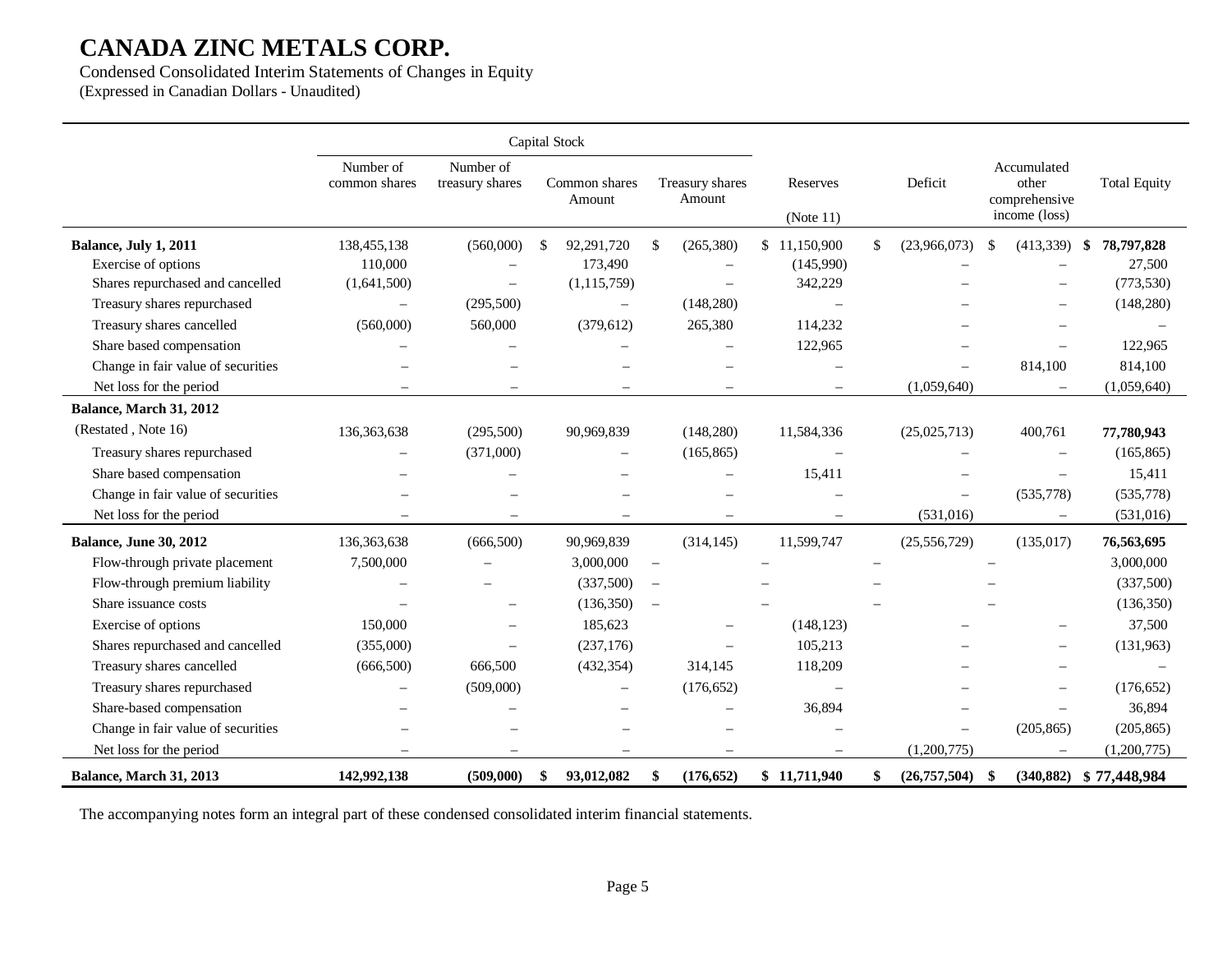Consolidated Statements of Operations and Comprehensive Loss

(Expressed in Canadian Dollars - Unaudited)

|                                                                 |             | Three months ended | Nine months ended |    |               |    |                     |
|-----------------------------------------------------------------|-------------|--------------------|-------------------|----|---------------|----|---------------------|
|                                                                 |             |                    | March 31,         |    |               |    | March 31,           |
|                                                                 | <b>Note</b> | 2013               | 2012              |    | 2013          |    | 2012                |
| <b>ADMINISTRATION EXPENSES</b>                                  |             |                    |                   |    |               |    | Restated<br>Note 16 |
| Administration                                                  | 14          | \$<br>15,000       | \$<br>15,000      | \$ | 45,000        |    | 45,000<br>\$        |
| Bank charges and interest                                       |             | 471                | 552               |    | 2,069         |    | 3,511               |
| <b>Bonuses</b>                                                  | 14          |                    |                   |    | 63,000        |    | 2,500               |
| Consulting                                                      |             | 60,351             | 56,250            |    | 156,351       |    | 168,750             |
| Depreciation                                                    |             | 1,470              | 1,024             |    | 4,136         |    | 3,094               |
| Directors' fees                                                 | 14          | 12,500             | 12,500            |    | 37,500        |    | 37,500              |
| <b>Investor Relations</b>                                       |             | 96,061             | 108,346           |    | 153,282       |    | 213,045             |
| Management fees                                                 | 14          | 73,500             | 73,500            |    | 220,500       |    | 220,500             |
| Office and miscellaneous                                        |             | 8,337              | 8,865             |    | 43,910        |    | 40,034              |
| Professional fees                                               |             | 9,336              | 2,226             |    | 26,784        |    | 36,556              |
| Regulatory fees                                                 |             | 2,500              | 12,400            |    | 7,495         |    | 17,395              |
| Rent                                                            |             | 15,000             | 15,000            |    | 45,000        |    | 45,000              |
| Share-based compensation                                        | 12          | 7,545              | 14042             |    | 36,894        |    | 122,965             |
| Transfer agent fees                                             |             | 1,171              | 968               |    | 3,870         |    | 3,755               |
| Travel and promotion                                            |             | 29,604             | 45,675            |    | 155,404       |    | 166,028             |
| Wages and benefits                                              |             | 97,344             | 105,857           |    | 302,721       |    | 305,478             |
| Loss before other items                                         |             | (430, 190)         | (472, 205)        |    | (1,303,916)   |    | (1,431,111)         |
| <b>OTHER ITEMS</b>                                              |             |                    |                   |    |               |    |                     |
| Interest and other income                                       |             | 48,893             | 46,972            |    | 143,592       |    | 187,056             |
| Gain (loss) on sale of marketable<br>securities                 | 6           | (42, 396)          | 143,618           |    | (40, 451)     |    | 57,110              |
|                                                                 |             | 6,497              | 190,590           |    | 103,141       |    | 244,166             |
| Loss before income taxes                                        |             | (423, 692)         | (281, 615)        |    | (1, 200, 775) |    | (1, 186, 945)       |
| Deferred income tax recovery                                    | 9           |                    |                   |    |               |    | 127,305             |
| Loss before comprehensive loss                                  |             | (423, 693)         | (281, 615)        |    | (1, 200, 775) |    | (1,059,640)         |
| Adjustment for change in fair value<br>of marketable securities | 6           | 380,095            | 520,168           |    | (205, 865)    |    | 814,100             |
| Comprehensive income (loss) for the<br>period                   |             | \$<br>(43,598)     | \$<br>238,553     | \$ | (1,406,640)   | \$ | (245, 540)          |
| Basic and diluted loss per share                                |             | \$<br>(0.003)      | \$<br>(0.002)     | \$ | (0.009)       | \$ | (0.008)             |
| Weighted average number of shares<br>outstanding                |             | 142,992,138        | 134,568,125       |    | 138,854,350   |    | 136,815,423         |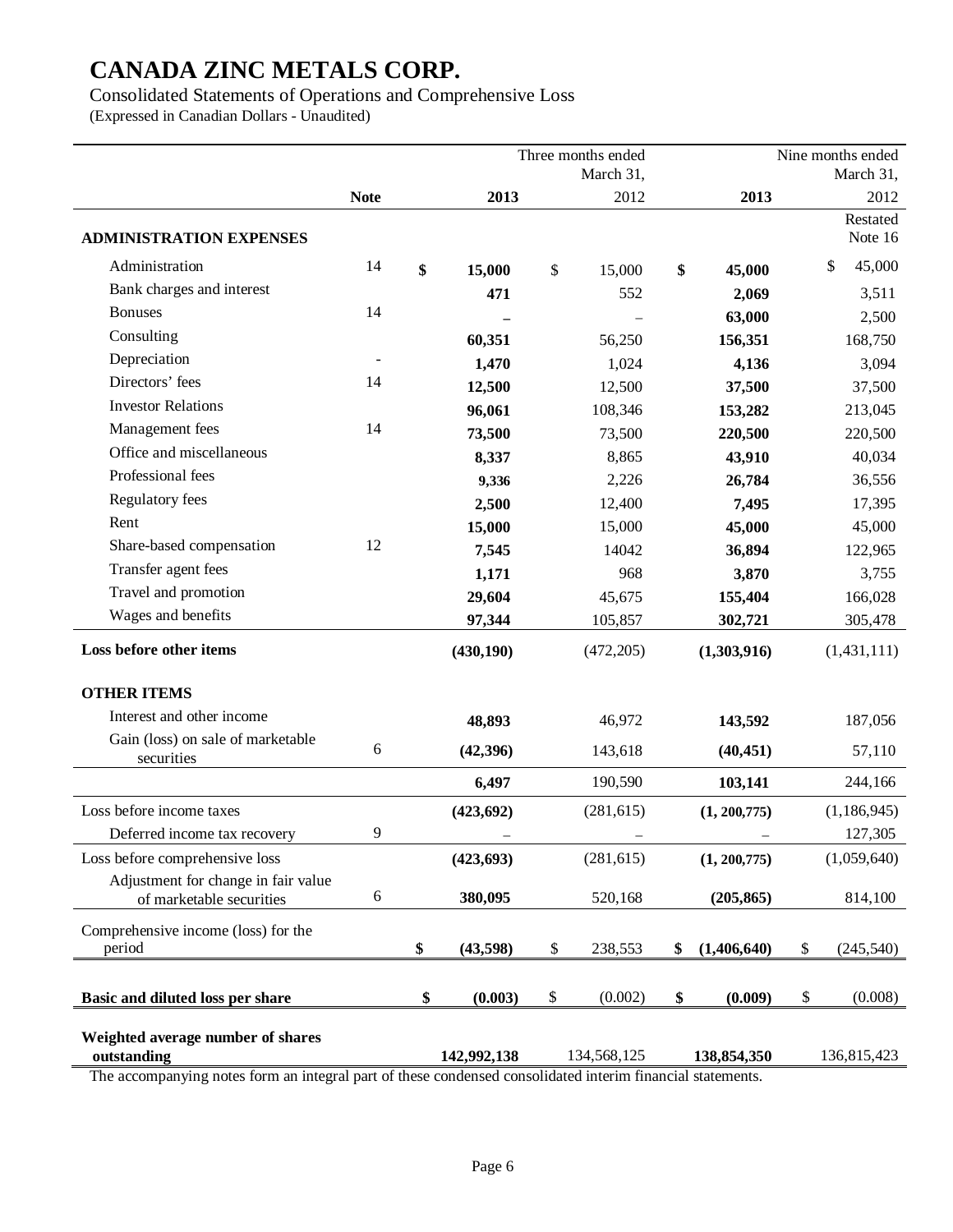Condensed Consolidated Interim Statements of Cash Flows (Expressed in Canadian Dollars - Unaudited)

|                                                                                                    |              | Three months ended |               | Nine months ended    |  |
|----------------------------------------------------------------------------------------------------|--------------|--------------------|---------------|----------------------|--|
|                                                                                                    |              | March 31,          |               | March 31,            |  |
|                                                                                                    | 2013         | 2012               | 2013          | 2012                 |  |
| <b>CASH FLOWS FROM OPERATING ACTIVITIES</b>                                                        |              |                    |               | Restated<br>Note 16  |  |
| Loss for the period before comprehensive income or<br>loss<br>Items not affecting cash:            | (423, 693)   | (281, 615)<br>\$   | \$(1,200,775) | (1,059,640)<br>\$    |  |
| Depreciation                                                                                       | 1,470        | 1,024              | 4,136         | 3,094                |  |
| Stock-based compensation                                                                           | 7,545        | 14,042             | 36,894        | 122,965              |  |
| Loss (gain) on sale of marketable securities                                                       | 42,396       | (143, 617)         | 40,451        | (57, 110)            |  |
| Future income tax recovery                                                                         |              |                    |               | (127, 305)           |  |
| Changes in non-cash working capital items:<br>(Increase) decrease in receivables<br>METC recovered | (25, 520)    | 276,643            | (94, 919)     | 315,179<br>1,611,149 |  |
| (Increase) decrease in prepaid expenses                                                            | 22,584       | 3,763              | (3,238)       | 368,214              |  |
| Increase (decrease) in accounts payable and                                                        |              |                    |               |                      |  |
| accrued liabilities                                                                                | 7,892        | (59,701)           | 164           | (285, 256)           |  |
| Increase (decrease) in due to/from related parties                                                 | (102, 524)   | (4,901)            | (6, 815)      | 15,540               |  |
| Cash provided by (used in) operating activities                                                    | (469, 850)   | (194, 362)         | (1,224,102)   | 906,830              |  |
| <b>CASH FLOWS FROM INVESTING ACTIVITIES</b>                                                        |              |                    |               |                      |  |
| Equipment and leasehold improvements                                                               | (557)        |                    | (140, 085)    | (146, 935)           |  |
| Long-term prepaid expense and deposits                                                             | 23,429       |                    | 23,429        |                      |  |
| Marketable securities costs                                                                        | (2, 420)     | 1,182,103          | (260, 595)    | (398, 529)           |  |
| Reclamation bond                                                                                   |              |                    | (8)           | (3,649)              |  |
| Resource property costs                                                                            | (227, 661)   | (959, 259)         | (1,206,321)   | (5,256,988)          |  |
| Short-term investments                                                                             |              | 4,609,000          |               | 4,609,000            |  |
| Cash used in investing activities                                                                  | (207, 209)   | 4,831,844          | (1,583,580)   | (1, 197, 101)        |  |
| <b>CASH FLOWS FROM FINANCING ACTIVITIES</b>                                                        |              |                    |               |                      |  |
| Issuance of common shares, net                                                                     |              | 27,500             | 2,901,150     | 27,500               |  |
| Common shares repurchased                                                                          | (39,078)     | (83, 187)          | (308, 614)    | (921, 810)           |  |
| Cash provided by (used in) financing activities                                                    | (39,078)     | (55,687)           | 2,592,536     | (894,310)            |  |
| Change in cash and cash equivalents during the<br>period                                           | (716, 137)   | (4,581,795)        | (215, 147)    | (1, 184, 581)        |  |
| Cash and cash equivalents, beginning of period                                                     | 14,406,692   | 9,734,778          | 13,905,702    | 15,501,154           |  |
| Cash and cash equivalents, end of period                                                           | \$13,690,555 | \$14,316,573       | \$13,690,555  | \$14,316,573         |  |

Supplemental disclosure with respect to cash flows (Note 12)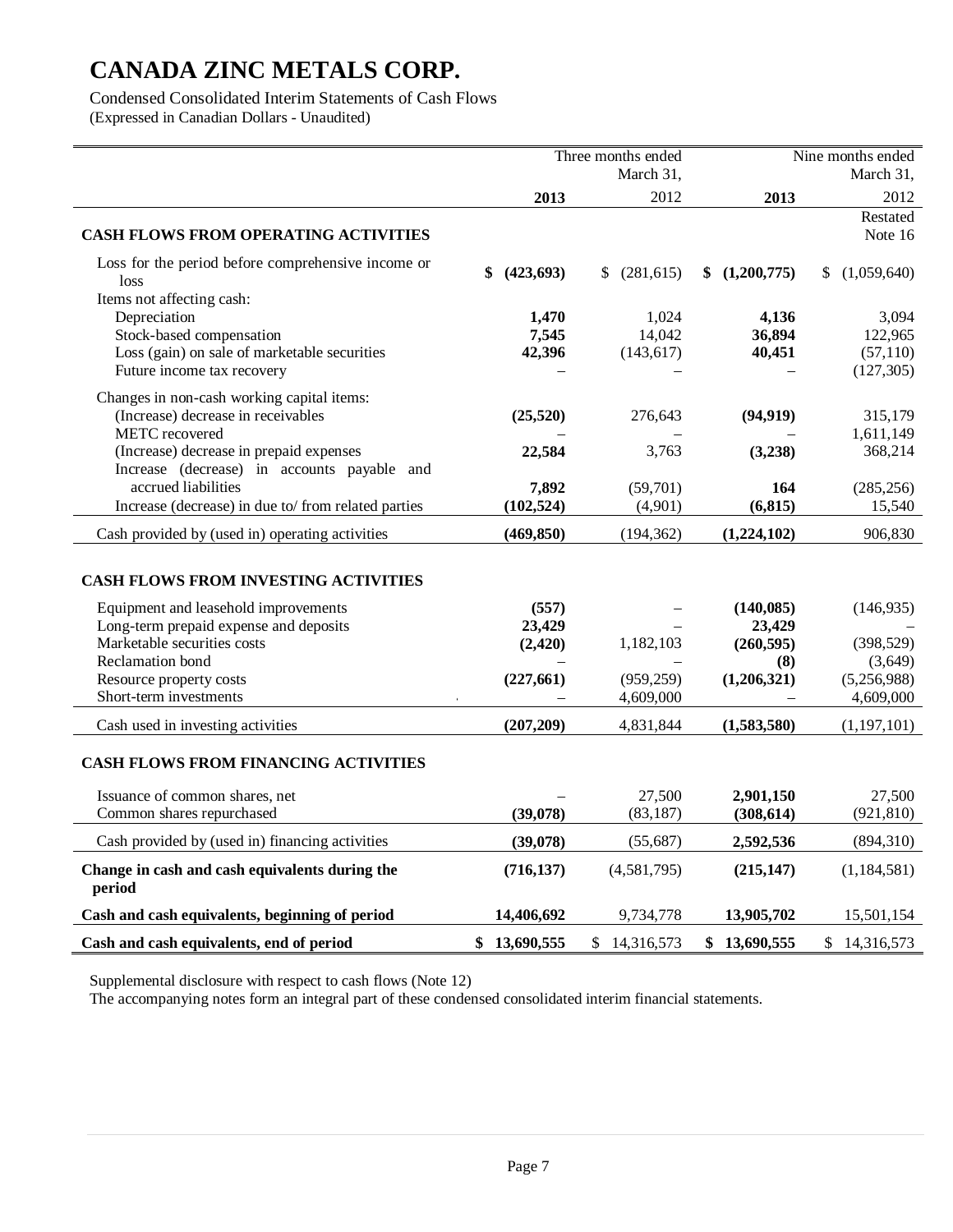Notes to Condensed Consolidated Interim Financial Statements For the nine months ended March 31, 2013 and 2012 (Expressed in Canadian Dollars, unless otherwise stated) (Unaudited, prepared by management)

### **1. NATURE AND CONTINUANCE OF OPERATIONS**

Canada Zinc Metals Corp. (the "Company") is incorporated under the laws of the Province of British Columbia. The Company operates in one business segment, that being the exploration and evaluation of resource properties in Canada, and has not yet determined whether these properties contain ore reserves that are economically recoverable. The recoverability of the amounts shown for exploration and evaluation assets is dependent upon the existence of economically recoverable reserves, the ability of the Company to obtain necessary financing to complete their development, and upon future profitable production.

The Company's head office and principal address is Suite 2050-1055 West Georgia Street, PO Box 11121, Royal Centre, Vancouver, BC V6E 3P3. The registered and records office is Suite 700-595 Burrard St., PO Box 49290, Vancouver, BC V7X 1S8.

These consolidated financial statements have been prepared on a going concern basis, which presumes that the Company will be able to realize its assets and discharge its liabilities in the normal course of business for the foreseeable future. The Company has incurred losses since its inception and the ability of the Company to continue as a going-concern depends upon its ability to raise adequate financing and to commence profitable operations in the future.

While the Company has been successful in obtaining its required financing in the past, mainly through the issuance of equity capital, there is no assurance that such financing will be available or be available on favorable terms. An inability to raise additional financing may impact the future assessment of the Company as a going concern. The consolidated financial statements do not include adjustments to amounts and classifications of assets and liabilities that might be necessary should the Company be unable to continue operations.

At March 31, 2013, the Company has a positive working capital position of \$15,603,805. Management believes the Company has sufficient working capital to maintain its operations and its activities for the next fiscal year.

### **2. SIGNIFICANT ACCOUNTING POLICIES AND BASIS OF PREPARATION**

These financial statements were authorized for issue on May 28, 2013 by the directors of the Company.

#### *Statement of compliance*

These condensed consolidated interim financial statements have been prepared in accordance with International Accounting Standard 34, Interim Financial Reporting ("IAS 34") using accounting policies consistent with International Financial Reporting Standards ("IFRS") as issued by the International Accounting Standards Board ("IASB").

These condensed interim financial statements do not include all of the information required of a full annual financial report and is intended to provide users with an update in relation to events and transactions that are significant to an understanding of the changes in financial position and performance of the Company since the end of the last annual reporting period.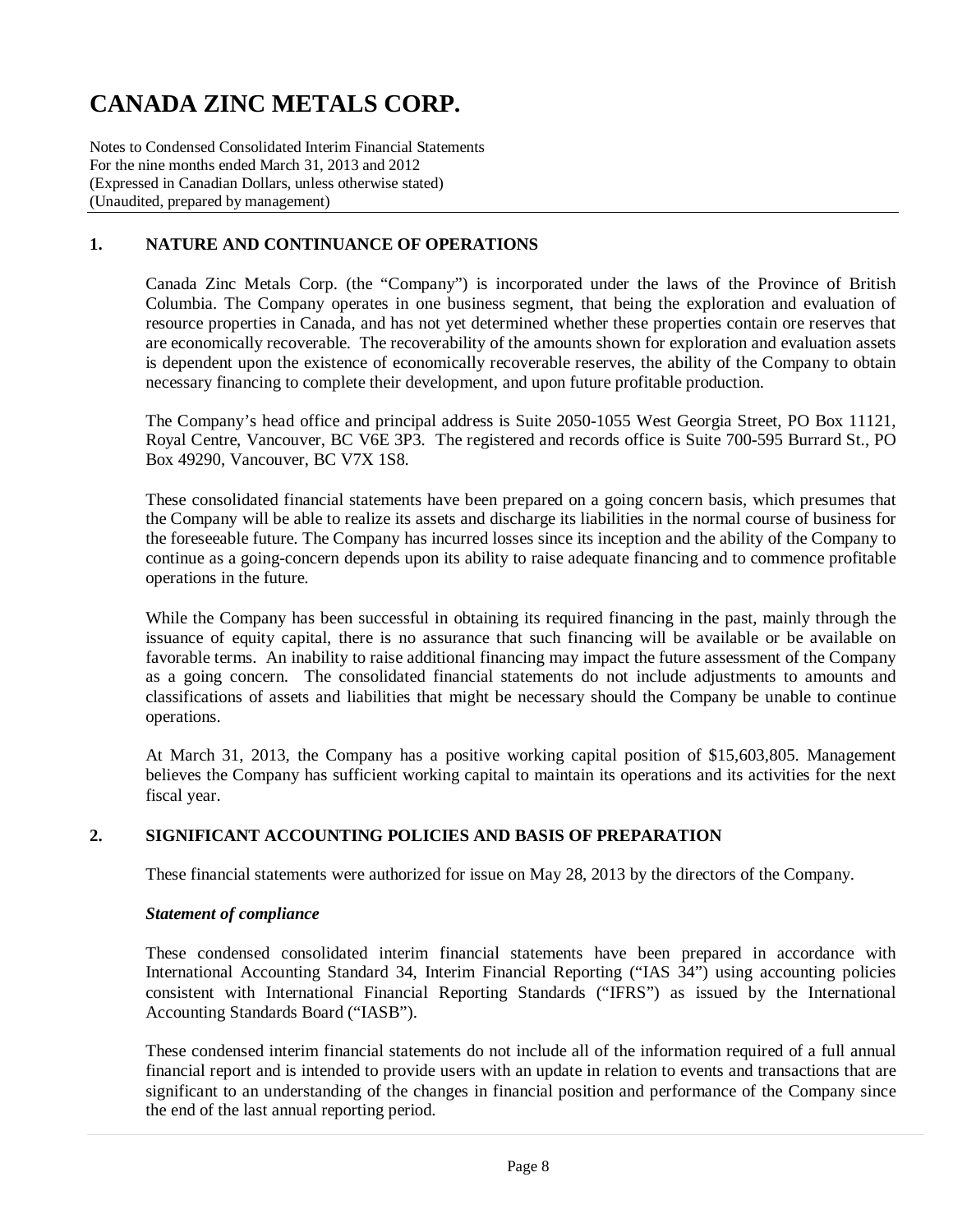Notes to Condensed Consolidated Interim Financial Statements For the nine months ended March 31, 2013 and 2012 (Expressed in Canadian Dollars, unless otherwise stated) (Unaudited, prepared by management)

## **2. SIGNIFICANT ACCOUNTING POLICIES AND BASIS OF PREPARATION (cont'd)**

#### *Statement of compliance (cont'd)*

It is therefore recommended that these condensed interim financial statements be read in conjunction with the Company's audited consolidated financial statements for the year ended June 30, 2012.

#### *Basis of Preparation*

These condensed consolidated interim financial statements of the Company have been prepared on an accrual basis except for certain cash flow information and are based on historical costs, except for certain financial instruments classified as financial instruments at fair value through profit and loss or available-for-sale which are stated at their fair value. The consolidated interim financial statements are presented in Canadian dollars unless otherwise noted, which is also the functional currency of the Company and its subsidiary.

The accounting policies chosen by the Company have been applied consistently to all periods presented.

#### *Principles of consolidation*

These condensed consolidated interim financial statements include amounts of the Company and its wholly owned subsidiary Ecstall Mining Corp. ("Ecstall"), a company incorporated under the laws of the Province of British Columbia and engaged in the exploration and evaluation of resource properties.

Subsidiaries are corporations in which the Company is able to control the financial operating, investing and financing activities and policies, which is the authority usually connected with holding majority voting rights. The consolidated financial statements include the accounts of the Company and its controlled entity from the date on which control was acquired. Ecstall uses the same reporting period and the same accounting policies as the Company.

All inter-entity balances and transactions, including unrealized profits and losses arising from inter-company transactions, have been eliminated in full on consolidation.

#### *Significant accounting judgements, estimates and assumptions*

The preparation of interim financial statements in conformity with IAS 34 requires management to make judgments, estimates and assumptions that affect the reported amount of assets and liabilities and the disclosure of contingent liabilities at the date of the financial statements and the reported amount of expenses during the reporting period.

Estimates and assumptions are continuously evaluated and are based on management's experience and other factors, including expectations of future events that are believed to be reasonable under the circumstances. However, actual outcomes can differ from these estimates.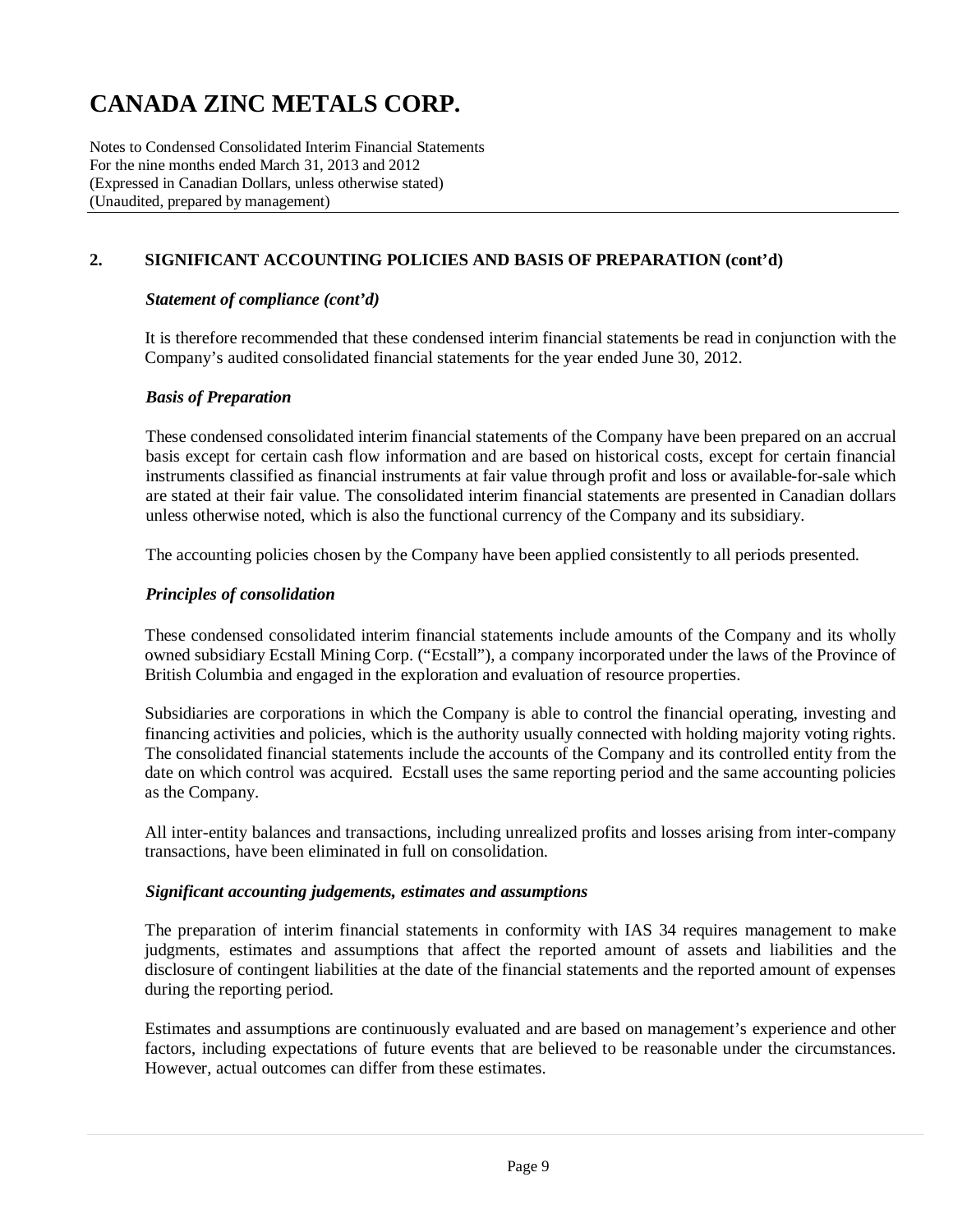Notes to Condensed Consolidated Interim Financial Statements For the nine months ended March 31, 2013 and 2012 (Expressed in Canadian Dollars, unless otherwise stated) (Unaudited, prepared by management)

### **2. SIGNIFICANT ACCOUNTING POLICIES AND BASIS OF PREPARATION (cont'd)**

#### *Significant accounting judgements, estimates and assumptions (cont'd)*

#### **Critical Judgments**

The preparation of the consolidated financial statements requires management to make judgments regarding the going concern of the Company as discussed in Note 1.

#### **Key Sources of Estimation Uncertainty**

Because a precise determination of many assets and liabilities is dependent upon future events, the preparation of financial statements in conformity with IFRS requires management to make estimates and assumptions that affect the reported amounts of assets and liabilities and the disclosure of assets and liabilities at the date of the consolidated financial statements and the reported amounts of expenses during the reporting periods. Actual results could differ from those estimates and such differences could be significant. Significant estimates made by management affecting our consolidated financial statements include:

#### *Share based payments*

We measure our share based payment expense by reference to the fair value of the stock options at the date at which they are granted. Estimating fair value for granted stock options requires determining the most appropriate valuation model which is dependent on the terms and conditions of the grant. This estimate also requires determining the most appropriate inputs to the valuation model including the expected life of the option, volatility, dividend yield, and rate of forfeitures and making assumption about them. The value of the share based payment expense for the period along with the assumptions and model used for estimating fair value for share-based compensation transactions are disclosed in Note 11.

#### *Financial Instruments*

The fair values of financial instruments are estimated based upon market and third party inputs. These estimates are subject to change with fluctuations in commodity prices, interest rates, foreign currency exchange rates and estimates of non-performance risk.

#### *Deferred tax Assets & Liabilities*

The measurement of deferred income tax provision is subject to uncertainty associated with the timing of future events and changes in legislation, tax rates and interpretations by tax authorities.

#### *Useful Life of Equipment and Leasehold improvements*

Each significant component of an item of Equipment and Leasehold improvements is depreciated over its estimated useful life. Estimated useful lives are determined based on current facts and past experience, and take into consideration the anticipated physical life of the asset, existing long-term sales agreements and contracts, current and forecasted demand, the potential for technological obsolescence, and regulations.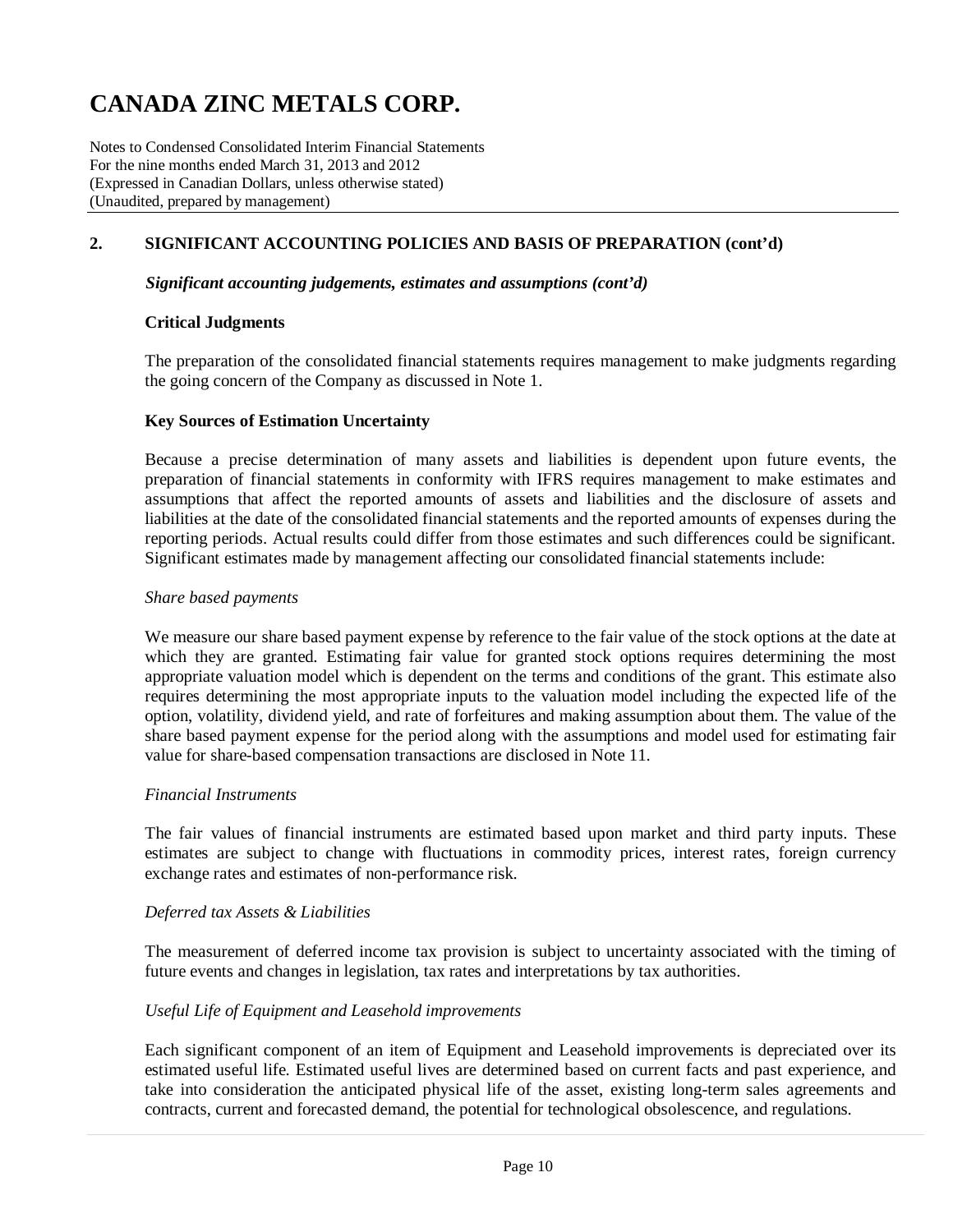Notes to Condensed Consolidated Interim Financial Statements For the nine months ended March 31, 2013 and 2012 (Expressed in Canadian Dollars, unless otherwise stated) (Unaudited, prepared by management)

### **2. SIGNIFICANT ACCOUNTING POLICIES AND BASIS OF PREPARATION (cont'd)**

#### *New standards and interpretations*

The standards and interpretations within IFRS are subject to change and accordingly, the accounting policies that are relevant to these interim financial statements will be finalized when the annual IFRS financial statements are prepared for the year ending June 30, 2013.

At the date of authorization of these financial statements, the following Standards were effective:

| <b>Standards</b> | Description of Changes                                                                                                                                                                            | <b>Effective Date</b>                                               |
|------------------|---------------------------------------------------------------------------------------------------------------------------------------------------------------------------------------------------|---------------------------------------------------------------------|
| <b>IAS 12</b>    | Deferred Tax: Recovery of Underlying Assets - The amendment<br>concerned the determination of deferred tax on investment<br>property measured at fair value.                                      | Effective for annual periods<br>beginning on or after July 1, 2012. |
| <b>IAS 27</b>    | Separate Financial Statements-Accounting and disclosure<br>requirements for investments in subsidiaries, joint ventures, and<br>associates when an entity prepares separate financial statements. | Effective for annual periods<br>beginning on or after July 1, 2012. |

The adoption of the above standards and amendments are not expected to have a significant impact on the accounting policies applied.

In addition, the following Standards were issued but not yet effective at the date of authorization of these financial statements:

| <b>Standards</b> | <b>Description of Changes</b>                                                                                                                                                                                                           | <b>Effective Date</b>                                                     |
|------------------|-----------------------------------------------------------------------------------------------------------------------------------------------------------------------------------------------------------------------------------------|---------------------------------------------------------------------------|
| IFRS 9           | <i>Financial Instruments</i> – New Standards that is part of a three<br>phase project to replace IAS 39 Financial Instruments:<br>Recognition and Measurement.                                                                          | Effective for annual periods<br>beginning on or after January 1,<br>2015. |
| <b>IFRS 10</b>   | <i>Consolidated Financial Statements-</i> Establishes principles for the<br>presentation and preparation of consolidated financial statements<br>when an entity controls one of more other entities.                                    | Effective for annual periods<br>beginning on or after January 1,<br>2013. |
| <b>IFRS 11</b>   | <i>Joint Arrangements-Provides for a more realistic reflection of</i><br>joint arrangements by focusing on the rights and obligations of the<br>arrangements, rather than its legal form.                                               | Effective for annual periods<br>beginning on or after January 1,<br>2013. |
| <b>IFRS 12</b>   | Disclosure of Interests in Other Entities-New Standard on<br>disclosure requirements for all forms of interests in other entities,<br>including subsidiaries, joint arrangements, associates and<br>unconsolidated structured entities. | Effective for annual periods<br>beginning on or after January 1,<br>2013. |
| <b>IFRS 13</b>   | <i>Fair Value Measurement</i> – New Standard to provide consistency<br>among the IFRS that deal with fair value measurements.                                                                                                           | Effective for annual periods<br>beginning on or after January 1,<br>2013. |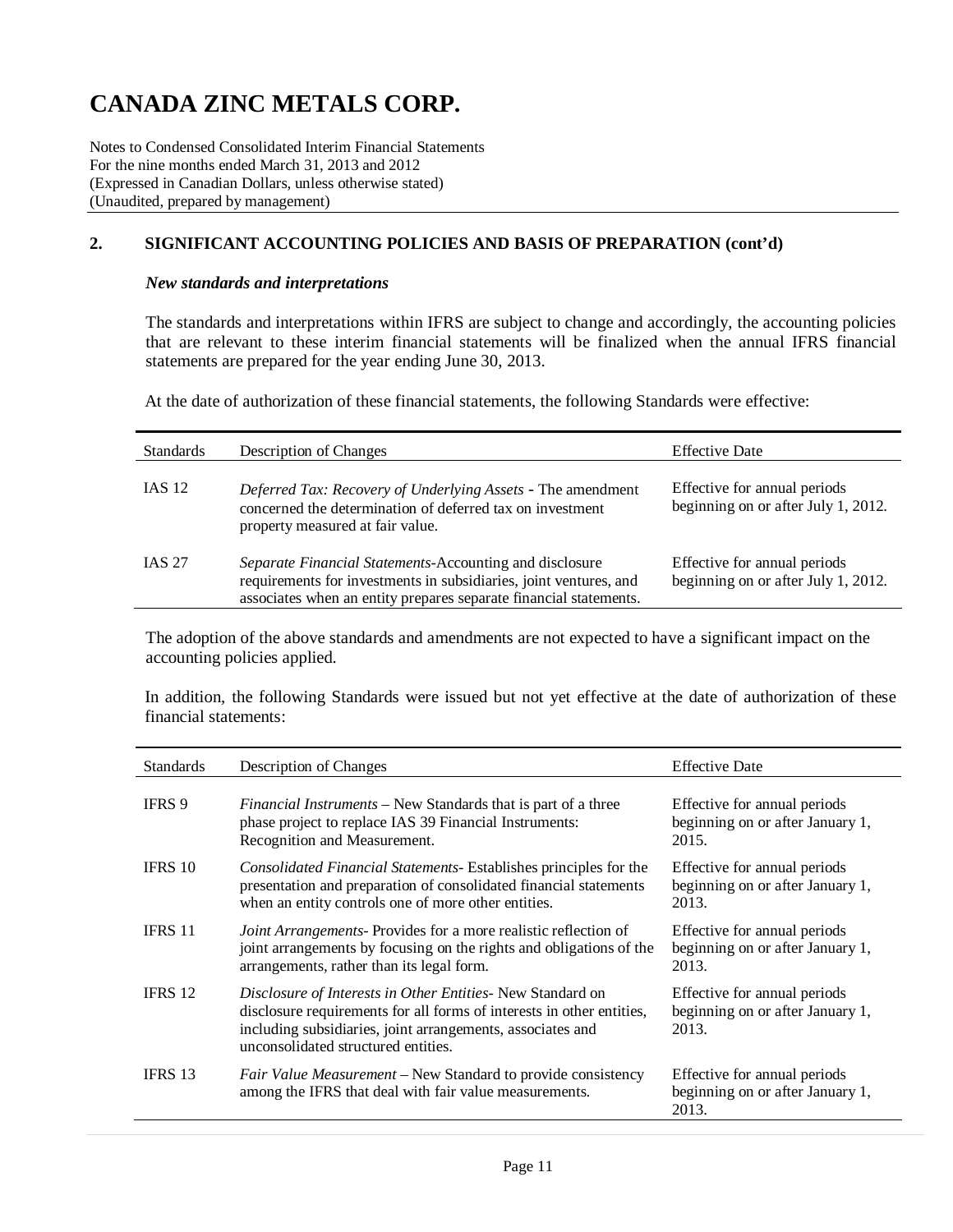Notes to Condensed Consolidated Interim Financial Statements For the nine months ended March 31, 2013 and 2012 (Expressed in Canadian Dollars, unless otherwise stated) (Unaudited, prepared by management)

## **2. SIGNIFICANT ACCOUNTING POLICIES AND BASIS OF PREPARATION (cont'd)**

| <b>Standards</b> | <b>Description of Changes</b>                                                                                                                                                                                                                                 | <b>Effective Date</b>                                                  |
|------------------|---------------------------------------------------------------------------------------------------------------------------------------------------------------------------------------------------------------------------------------------------------------|------------------------------------------------------------------------|
| IAS 1            | <i>Presentation of Financial Statements – Amendments regarding</i><br>presentation of items of other comprehensive income.                                                                                                                                    | Effective for annual periods beginning<br>on or after July 1, 2012.    |
| <b>IAS 28</b>    | <i>Investments in Associates and Joint Ventures-Prescribes the</i><br>accounting for investments in associates and sets out the<br>requirements for the application of the equity method when<br>accounting for investments in associates and joint ventures. | Effective for annual periods beginning<br>on or after January 1, 2013. |
| <b>IAS 32</b>    | Presentation of financial instrument - Amendment to clarify<br>requirements for offsetting financial assets and financial<br>liabilities.                                                                                                                     | Effective for annual periods beginning<br>on or after January 1, 2014. |

#### *New standards and interpretations*

The impact of the initial application of the Standards listed above is not known or reasonably estimable at the time of authorization of these financial statements.

#### **3. CASH AND CASH EQUIVALENTS**

Cash and cash equivalents are comprised of:

|                                   | March 31, 2013<br>June 30, 2012 |            | July 1, 2011 |
|-----------------------------------|---------------------------------|------------|--------------|
| Bank deposits                     | 90.555                          | 196,702    | 81,513       |
| Guaranteed investment certificate | 13,600,000                      | 13,709,000 | 15,419,641   |
|                                   | 13,690,555                      | 13,905,702 | 15,501,154   |

Cash equivalents consists of highly liquid Canadian dollar denominated guaranteed investment certificates ("GICs"), which are readily convertible into a known amount of cash with an insignificant risk of changes in value.

As at March 31, 2013, the GICs were earning an average annual interest rate of 1.45%. The counter-party is a financial institution. The interest accrued on the GICs is included in receivables (Note 4).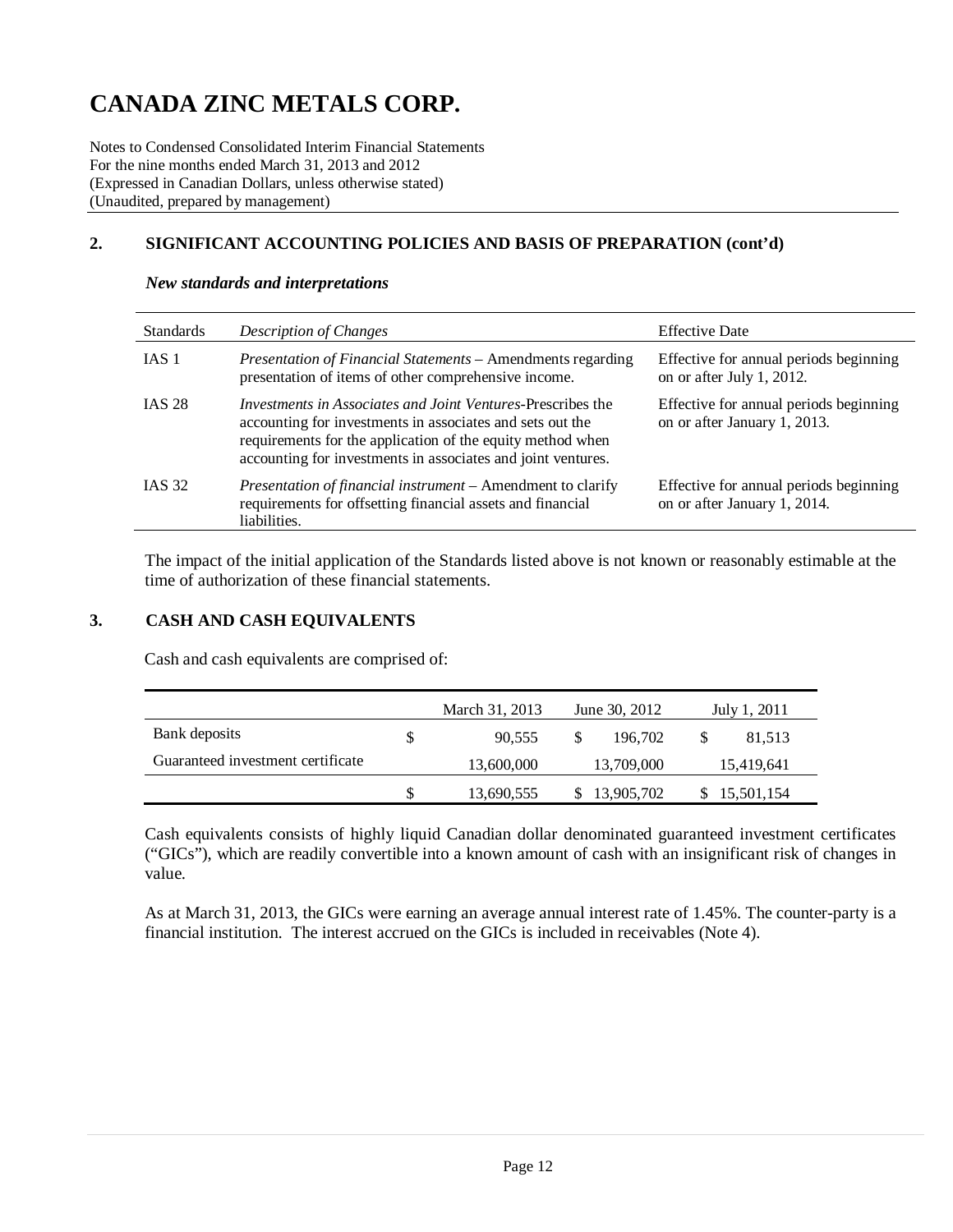Notes to Condensed Consolidated Interim Financial Statements For the nine months ended March 31, 2013 and 2012 (Expressed in Canadian Dollars, unless otherwise stated) (Unaudited, prepared by management)

### **4. RECEIVABLES**

|                                         | March 31, 2013 |    | June 30, 2012 | July 1, 2011 |         |
|-----------------------------------------|----------------|----|---------------|--------------|---------|
| Harmonized Government Sales Tax credits | 54.725         | \$ | 79.955        |              | 279,906 |
| Interest accrued on GICs (Note 3)       | 163,562        |    | 43.413        |              | 112,378 |
| Other receivables                       |                |    |               |              | 85,316  |
|                                         | \$<br>218,287  | S  | 123.368       |              | 477,600 |

Other receivables as at July 1, 2011 primarily consisted of a refundable security deposit in the amount of \$85,000 posted with the Government of British Columbia in relation to the Akie and Kechika Regional properties and was returned to the Company during the 2012 fiscal year.

### **5. MARKETABLE SECURITIES**

The Company holds marketable securities that have been designated as fair value through profit and loss as follows:

|                                            | March 31, 2013  | June 30, 2012<br>July 1, 2011 |            |    |           |
|--------------------------------------------|-----------------|-------------------------------|------------|----|-----------|
| Common shares of public companies          |                 |                               |            |    |           |
| Cost                                       | \$<br>1,609,110 | \$                            | 1,388,967  | \$ | 970,599   |
| Less accumulated unrealized holding losses | (340, 882)      |                               | (135, 017) |    | (413,339) |
| Fair Value                                 | \$<br>1,268,228 | \$                            | 1,253,950  | S  | 557,260   |

### **6. OTHER ASSETS**

Other assets comprise reclamation bonds of \$312,664 (June 30, 2011 – \$312,656; July 1, 2011 - \$309,000) posted as security deposits with the Government of British Columbia in relation to the Akie and Kechika Regional properties. The reclamation bonds are deposited in GICs through a financial institution.

### **7. TRADE PAYABLES AND ACCRUED LIABILITIES**

|                     | March 31, 2013 |         |               | June 30, 2012 | July 1, 2011 |           |  |
|---------------------|----------------|---------|---------------|---------------|--------------|-----------|--|
| Trade payables      | S              | 123.584 | <sup>\$</sup> | 150,826       |              | 1,005,790 |  |
| Accrued liabilities |                | 12,000  |               | 84.259        |              | 183,234   |  |
|                     | \$             | 135,854 | \$            | 235,085       |              | 1,189,024 |  |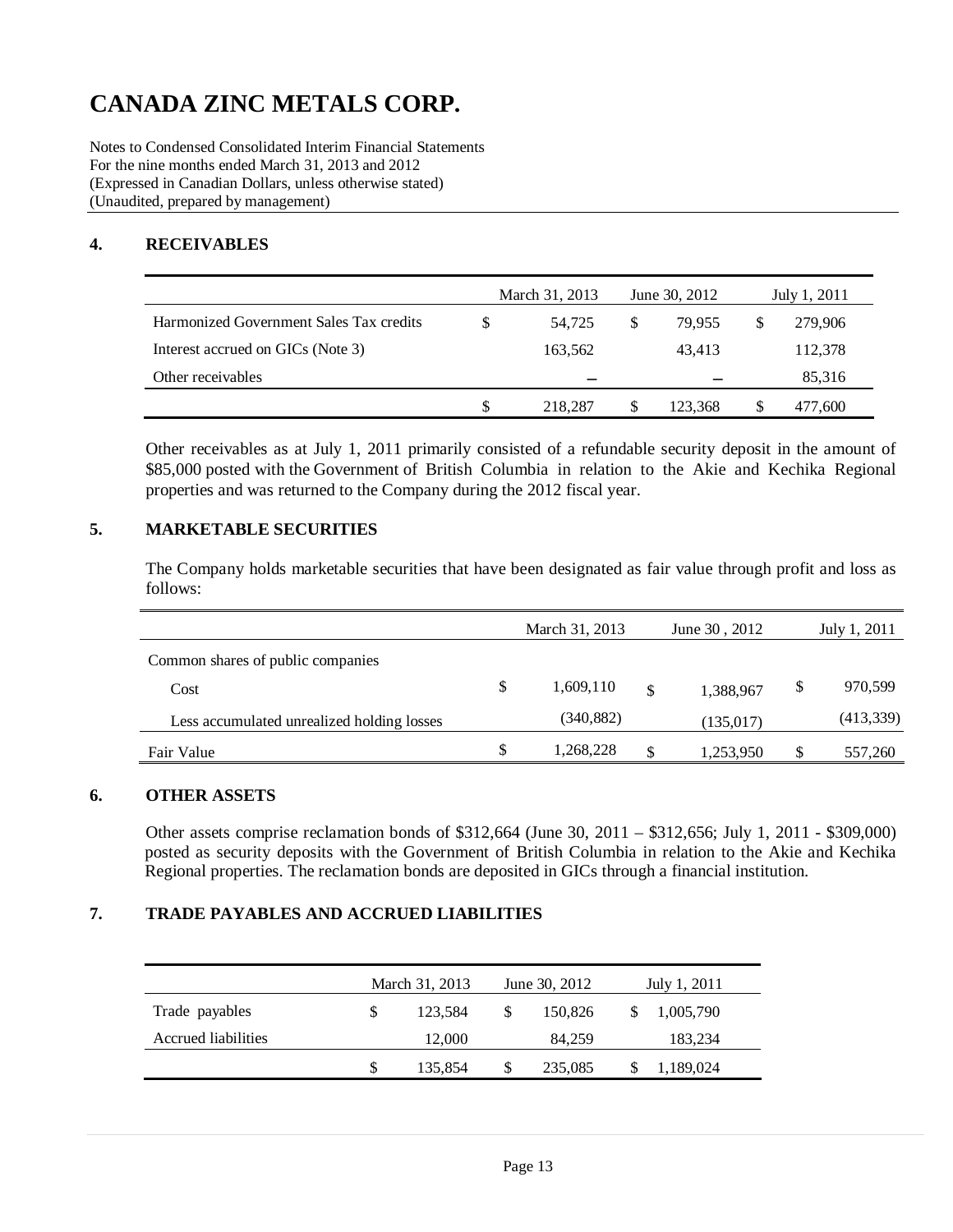Notes to Condensed Consolidated Interim Financial Statements For the nine months ended March 31, 2013 and 2012 (Expressed in Canadian Dollars, unless otherwise stated) (Unaudited, prepared by management)

### **8. EQUIPMENT AND LEASEHOLD IMPROVEMENTS**

|                                    | Computers    | Office<br>equipment and<br>furniture | Office leasehold<br>improvements | License $(1)$ | Vehicle (1)              | Camp<br>equipment and<br>$fixtures_{(1)}$ |     | Camp upgrades<br>(1) |     | Total   |
|------------------------------------|--------------|--------------------------------------|----------------------------------|---------------|--------------------------|-------------------------------------------|-----|----------------------|-----|---------|
| Cost:                              |              |                                      |                                  |               |                          |                                           |     |                      |     |         |
| At July 1, 2011                    | \$<br>15,840 | \$<br>18,260                         | \$<br>2,522                      | \$<br>19,000  | \$<br>34,400             | \$<br>128,820                             | \$  | 165,233              | \$  | 384,075 |
| Acquisition                        | 1,730        |                                      | 4,616                            | -             | 206                      | 31,338                                    |     | 141,101              |     | 178,991 |
| Disposal                           | (3,613)      | (3,215)                              | (2,522)                          | -             | $\overline{\phantom{m}}$ | $\qquad \qquad -$                         |     | $\qquad \qquad -$    |     | (9,350) |
| At June 30, 2012                   | 13,957       | 15,045                               | 4,616                            | 19,000        | 34,606                   | 160,158                                   |     | 306,334              |     | 553,716 |
| Acquisition                        | 4,869        | 557                                  | $\qquad \qquad -$                |               |                          |                                           |     | 134,659              |     | 140,085 |
| At March 31, 2013                  | \$<br>18,826 | \$<br>15,602                         | \$<br>4,616                      | \$<br>19,000  | \$<br>34,606             | 160,158                                   | \$. | 440,993              | \$. | 693,801 |
| <b>Accumulated depreciation:</b>   |              |                                      |                                  |               |                          |                                           |     |                      |     |         |
| At July 1, 2011                    | \$<br>13,689 | \$<br>4,307                          | \$<br>2,522                      | \$<br>5,225   | \$<br>5,160              | \$<br>56,309                              | \$  | 101,869              | \$  | 189,081 |
| Depreciation for the year          | 1,980        | 2,945                                | 461                              | 10,450        | 8,803                    | 22,046                                    |     | 29,218               |     | 75,903  |
| Eliminated on disposal             | (3,614)      | (2,540)                              | (2,522)                          |               |                          |                                           |     |                      |     | (8,676) |
| At June 30, 2012                   | 12,055       | 4,712                                | 461                              | 15,675        | 13,963                   | 78,355                                    |     | 131,087              |     | 256,308 |
| Depreciation for the period        | 1,769        | 1,674                                | 693                              | 1,373         | 4,636                    | 13,246                                    |     | 22,217               |     | 45,608  |
| At March 31, 2013                  | \$<br>13,824 | \$<br>6,386                          | \$<br>1,154                      | \$<br>17,048  | \$<br>18,599             | \$<br>91,601                              | \$  | 153,304              | \$  | 301,916 |
| Net book value:<br>At July 1, 2011 | \$<br>2,151  | \$<br>13,953                         | \$<br>$\overline{\phantom{m}}$   | \$<br>13,775  | \$<br>29,240             | \$<br>72,511                              | \$  | 63,364               | \$  | 194,994 |
| At June 30, 2012                   | \$<br>1,902  | \$<br>10,333                         | \$<br>4,155                      | \$<br>3,325   | \$<br>20,643             | \$<br>81,803                              | \$  | 175,247              | \$  | 297,408 |
| At March 31, 2013                  | \$<br>5,002  | \$<br>9,216                          | \$<br>3,462                      | \$<br>1,952   | \$<br>16,007             | \$<br>68,557                              | S   | 287,689              | \$  | 391,885 |

(1) License, vehicles, camp equipment and fixtures and camp upgrades are used for exploration and evaluation activities.

Depreciation for these items of \$41,472 for the nine months ended March 31, 2013 has been capitalized to Exploration and evaluation assets.

Depreciation of the remaining items of \$4,136 (2011 - \$2,070) has been expensed.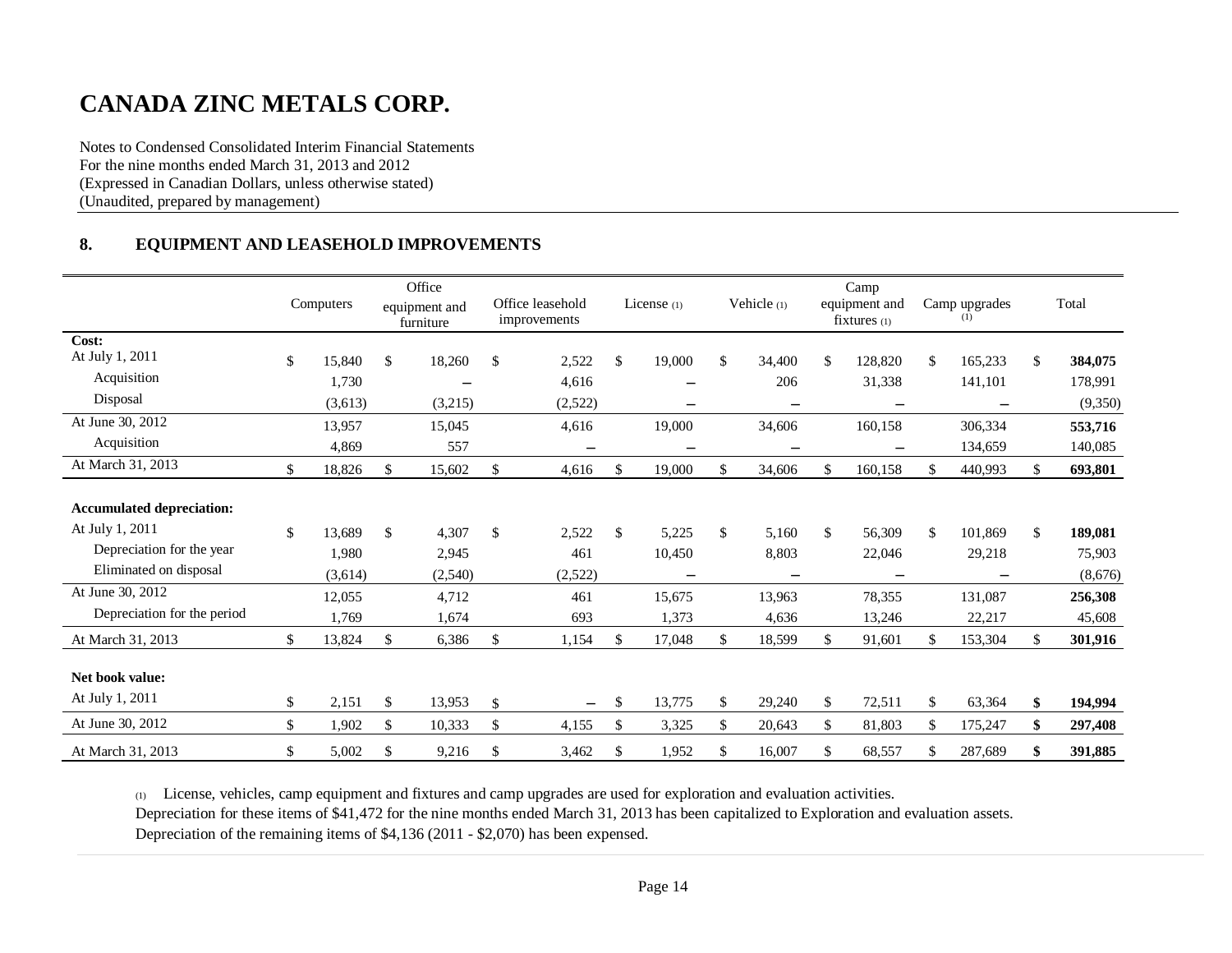Notes to Condensed Consolidated Interim Financial Statements For the nine months ended March 31, 2013 and 2012 (Expressed in Canadian Dollars, unless otherwise stated) (Unaudited, prepared by management)

### **9. EXPLORATION AND EVALUATION ASSETS**

Title to exploration and evaluation assets involves certain inherent risks due to the difficulties of determining the validity of certain claims as well as the potential for problems arising from the frequently ambiguous conveyancing history characteristic of many resource claims. The Company has investigated title to all of its exploration and evaluation assets and, to the best of its knowledge, title to all of its claims are in good standing.

#### **Akie Property, British Columbia**

The Akie property is the Company's flagship exploration project and is host to the Cardiac Creek SEDEX Zn-Pb-Ag deposit. The Company owns a 100% interest in the Akie property, which resulted from Company expenditures and the acquisition of Ecstall Mining Corporation.

#### **Kechika Regional project, British Columbia**

The Kechika Regional project, represented by a series of contiguous property blocks including Pie and Mt. Alcock, extends northwest from the Akie property. The Company owns a 100% interest in these properties, which were acquired during fiscal 2007 and 2008, including the acquisition of Ecstall. The interest in the Mt. Alcock property is subject to a 1.0 % net smelter royalty.

The Company applies for the 20% British Columbia Mining Exploration Tax Credit ("METC") and the enhanced tax credit of an additional 10% for Mountain Pine Beetle affected areas, on qualified mining exploration costs incurred.

The following table summarizes exploration and evaluation assets expenditures by property:

|                                            | Kechika<br><b>Regional</b><br><b>Akie Property</b> |    |                  |    |                     |
|--------------------------------------------|----------------------------------------------------|----|------------------|----|---------------------|
| <b>Acquisition Costs:</b>                  |                                                    |    |                  |    |                     |
| Balance, July 1, 2011<br><b>Additions</b>  | \$<br>24, 175, 329                                 | -S | 328,780<br>1,563 | -S | 24,504,109<br>1,563 |
| Balance, June 30, 2012<br><b>Additions</b> | 24, 175, 329                                       |    | 330, 343<br>91   |    | 24,505,672<br>91    |
| <b>Balance, March 31, 2013</b>             | \$<br>24, 175, 329                                 | S  | 330,434          | \$ | 24,505,763          |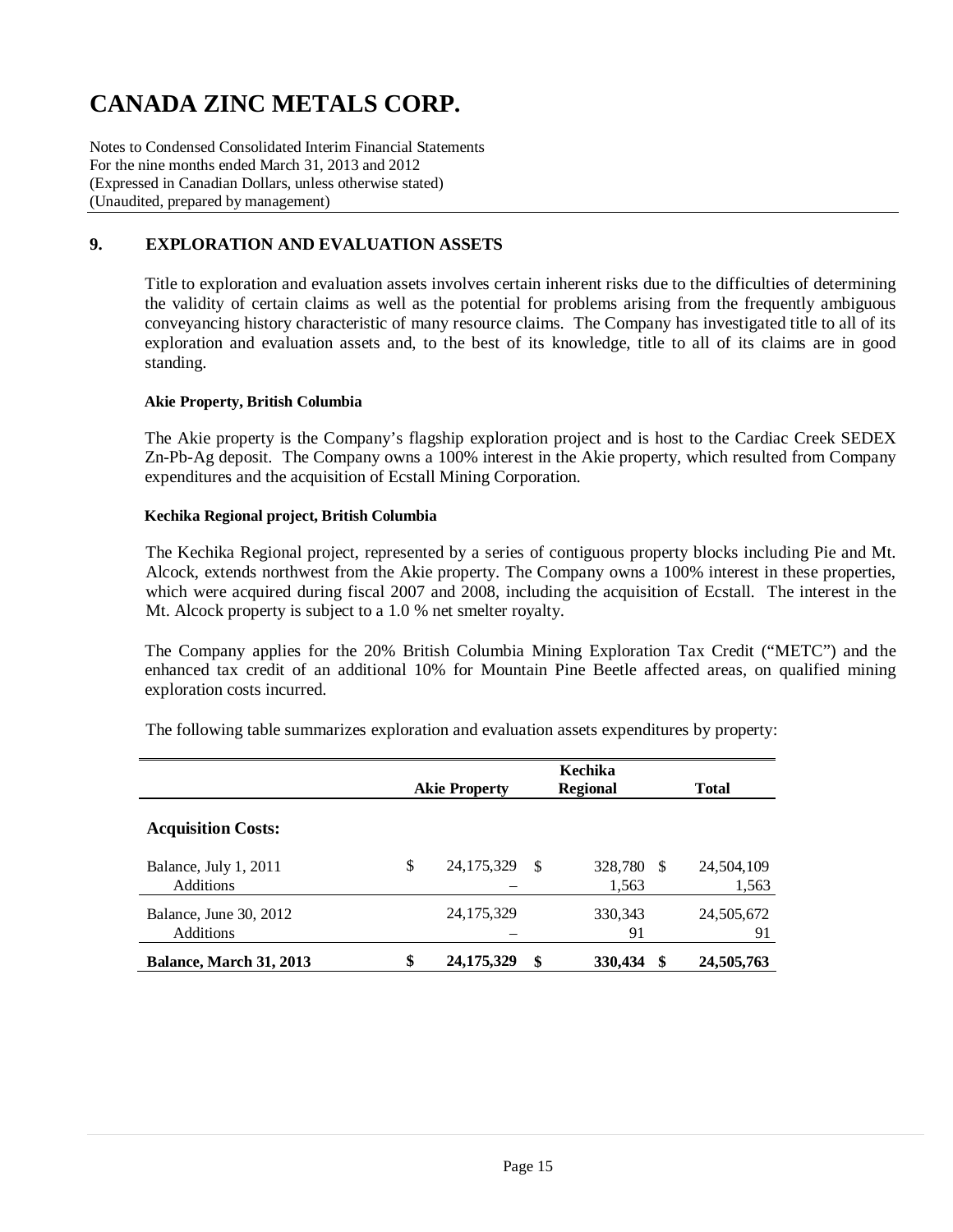Notes to Condensed Consolidated Interim Financial Statements For the nine months ended March 31, 2013 and 2012 (Expressed in Canadian Dollars, unless otherwise stated) (Unaudited, prepared by management)

## **9. EXPLORATION AND EVALUATION ASSETS (cont'd)**

Summary of exploration and evaluation assets expenditures (cont'd):

|                               | Kechika |                      |    |                            |              |
|-------------------------------|---------|----------------------|----|----------------------------|--------------|
|                               |         | <b>Akie Property</b> |    | <b>Regional</b>            | <b>Total</b> |
| Deferred exploration costs:   |         |                      |    |                            |              |
| Balance, July 1, 2011         | \$      | 30,652,160           | \$ | 2,539,748<br>$\mathcal{S}$ | 33,191,908   |
| Surface drilling program:     |         |                      |    |                            |              |
| Camp equipment, amortization  |         | 70,517               |    |                            | 70,517       |
| Camp operating                |         | 78,207               |    | 59,217                     | 137,424      |
| Drilling                      |         | 1,624,839            |    | 169,309                    | 1,794,148    |
| Geology                       |         | 198,476              |    | 281,013                    | 479,489      |
| Total surface drilling        |         | 1,972,039            |    | 509,539                    | 2,481,578    |
| Underground development:      |         |                      |    |                            |              |
| Engineering                   |         | 187,777              |    |                            | 187,777      |
| Trail construction            |         | 1,705,263            |    |                            | 1,705,263    |
| Total underground development |         | 1,893,040            |    |                            | 1,893,040    |
| Geotechnical program          |         | 19,550               |    |                            | 19,550       |
| Community consultations       |         | 91,745               |    |                            | 91,745       |
| Environmental studies         |         | 340,589              |    |                            | 340,589      |
| Project assessment            |         | 32,224               |    |                            | 32,224       |
| Metallurgical analysis        |         | 6,854                |    |                            | 6,854        |
| Less:                         |         |                      |    |                            |              |
| <b>METC</b>                   |         | (919, 250)           |    |                            | (919, 250)   |
| Balance, June 30, 2012        |         | 34,088,951           |    | 3,049,287                  | 37, 138, 238 |
| Camp equipment, depreciation  |         | 41,472               |    |                            | 41,472       |
| Camp operating                |         | 93,100               |    | 142,135                    | 235,235      |
| Geology                       |         | 144,245              |    | 69,220                     | 213,465      |
| Underground development       |         | 22,565               |    |                            | 22,565       |
| Community consultations       |         | 200,000              |    |                            | 200,000      |
| <b>Environmental studies</b>  |         | 168,935              |    |                            | 168,935      |
| Airborne survey               |         | 80,109               |    | 193,061                    | 273,170      |
| Balance, March 31, 2013       |         | 34,839,377           |    | 3,453,703                  | 38,293,080   |
| Total June 30, 2011           | \$      | 54,827,489           | \$ | 3,404,442<br>-S            | 57,696,017   |
|                               |         |                      |    |                            |              |
| Total June 30, 2012           | \$      | 58,264,280           | \$ | \$<br>3,379,630            | 61,643,910   |
| <b>Total March 31, 2013</b>   | \$      | 59,014,706           | \$ | \$<br>3,784,137            | 62,798,843   |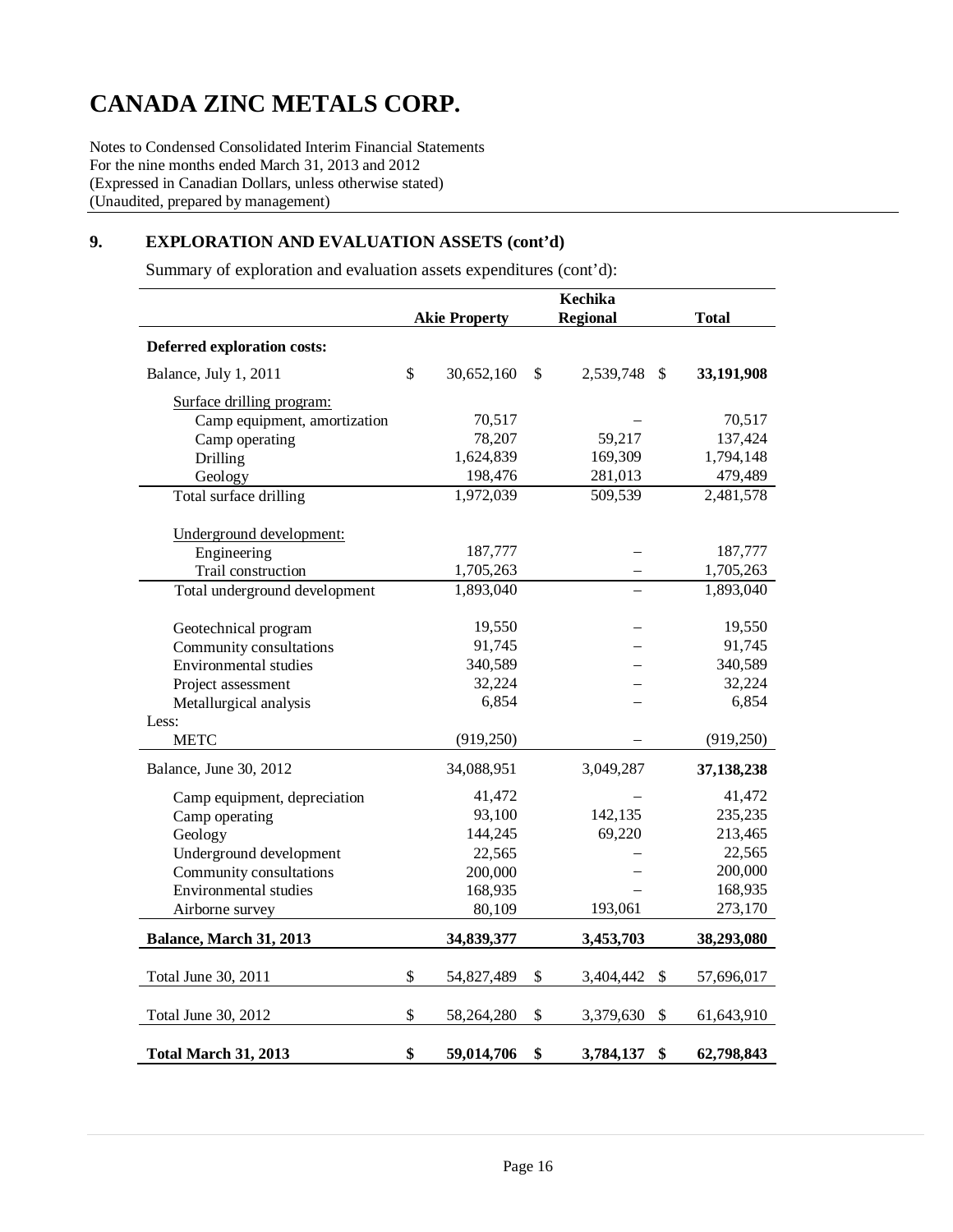Notes to Condensed Consolidated Interim Financial Statements For the nine months ended March 31, 2013 and 2012 (Expressed in Canadian Dollars, unless otherwise stated) (Unaudited, prepared by management)

## **10. FLOW-THROUGH PREMIUM LIABILITY**

|                                | March 31, 2013 | June 30, 2012 | July 1, 2011 |         |  |
|--------------------------------|----------------|---------------|--------------|---------|--|
| Flow-through premium liability | 337,500        | $\sim$ $\sim$ |              | 127.305 |  |

The flow-through premium liability of \$337,500 arose in connection with the flow-through private placement of the Company completed in November of 2012 (Note 11 (b)). The recorded flow-through premium liability of \$337,500 was based on an estimated premium of \$0.045 per a flow-through share issued. This balance does not represent a cash liability to the Company and is to be amortised to the statement of operations and comprehensive loss pro-rata with the amount of qualifying flow-through expenditures applicable to the flowthrough shares that will be renounced to the flow-through investors.

As at June 30, 2012, the Company incurred all eligible resource expenditures and filed regulatory renunciation forms in connection with the flow-through private placement of the Company completed during fiscal 2011. Accordingly, the Company reversed the flow-through premium liability of \$127,305 recorded in prior years to income as a deferred income tax recovery.

### **11. CAPITAL STOCK AND RESERVES**

### **(a) Authorized**

Unlimited common shares without par value

#### **(b) Issued and outstanding**

During the nine months ended March 31, 2013:

- (i) the Company completed a flow-through private placement of 7,500,000 units at a price of \$0.40 per unit for gross proceeds of \$3,000,000. Each unit consists of one flow-through common share and one-half share purchase warrant of the Company. Each whole warrant will entitle the holder to purchase one additional common share at a price of \$0.60 for a period of 18 months from closing. The Company paid a finder's fee of \$120,000 and regulatory filing fees of \$16,350 in connection with the private placement;
- (ii) the Company received TSXV approval for its new NCIB application to purchase at market price up to 6,825,681 common shares, being approximately 5% of the Company's issued and outstanding common shares through the facilities of the TSXV. The bid commenced on August 1, 2012 and will stay open for another 12 months;
- (iii) the Company repurchased under the NCIB 864,000 common shares for a total consideration of \$308,614 at a weighted average price of \$0.36 per share, of which 509,000 were held in the Company's treasury at March 31, 2013;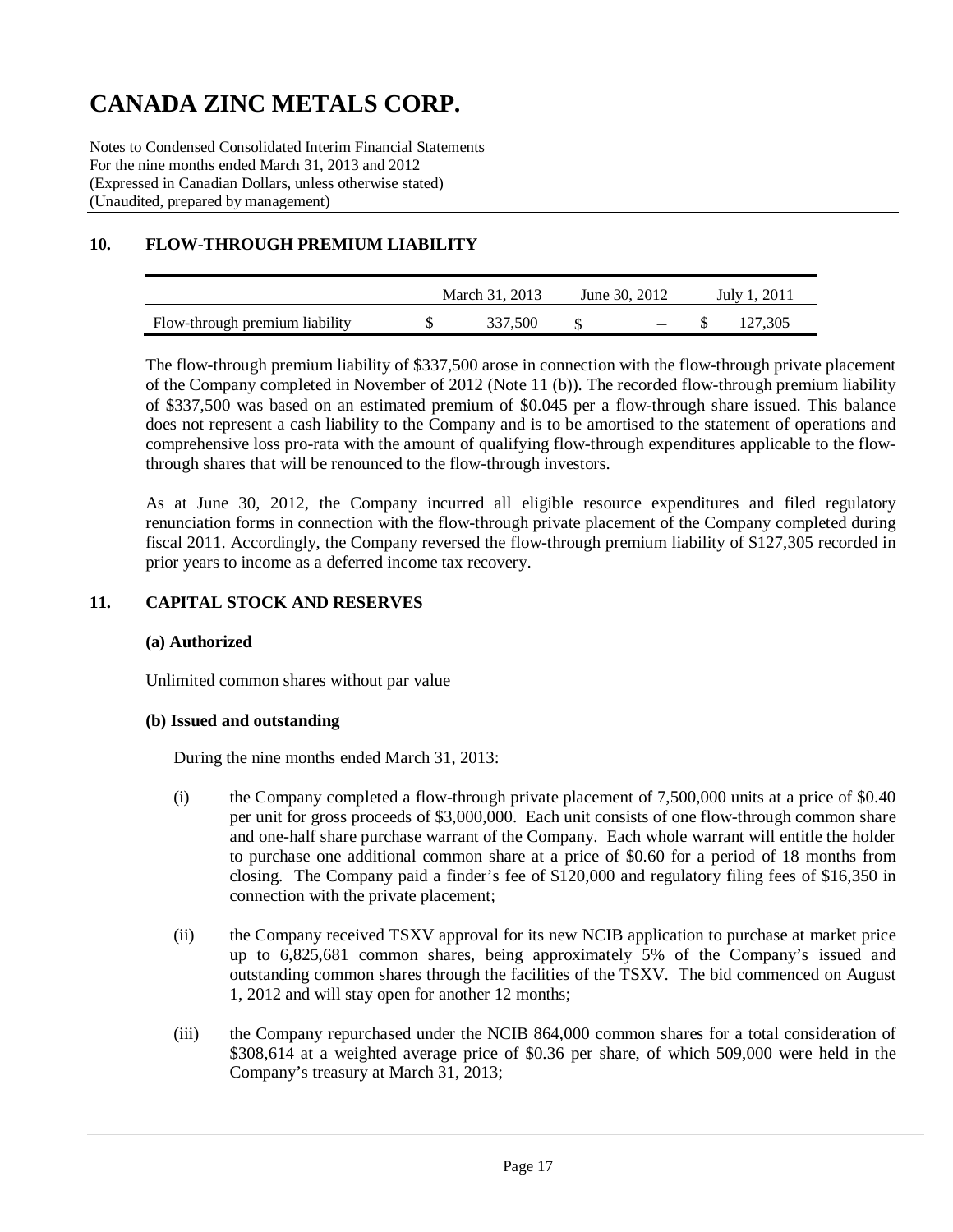Notes to Condensed Consolidated Interim Financial Statements For the nine months ended March 31, 2013 and 2012 (Expressed in Canadian Dollars, unless otherwise stated) (Unaudited, prepared by management)

### **11. CAPITAL STOCK AND RESERVES (cont'd)**

### **(b) Issued and outstanding (cont'd)**

- (iv) 1,021,500 common shares repurchased under the NCIB, of which 666,500 were repurchased in fiscal 2012, were cancelled and returned to the Company's treasury. Upon the cancellation, \$669,530 was recorded as a reduction to capital stock for the assigned value of the shares, and \$223,422 was allocated to reserves; and
- (v) an aggregate of 150,000 share options were exercised at a price of \$0.25 per share and 150,000 common shares were issued for total proceeds of \$37,500. In addition, a reallocation of \$148,123 from reserves to share capital was recorded on the exercise of these options. This amount constitutes the fair value of options recorded at the original grant date and on subsequent repricing.

During the year ended June 30, 2012:

- (vi) the Company received TSXV approval to extend a normal course issuer bid ("NCIB") to purchase at market price up to 6,922,765 common shares, being approximately 5% of the Company's issued and outstanding common shares through the facilities of the TSXV. The new bid commenced on August 1, 2011 and will stay open for 12 months;
- (vii) the Company repurchased under the NCIB 2,308,000 of its common shares for a total consideration of \$1,087,675 at a weighted average price of \$0.47 per share, of which 666,500 shares were held in the Company's treasury at June 30, 2012 and cancelled subsequent to the year end;
- (viii) 2,201,500 common shares repurchased under the NCIB, of which 560,000 were repurchased in fiscal 2011, were cancelled and returned to the Company's treasury. Upon the cancellation, \$1,495,371 was recorded as a reduction to capital stock for the assigned value of the shares, and \$456,461 was allocated to reserves; and
- (ix) an aggregate of 110,000 share options were exercised at a price of \$0.25 per share and 110,000 common shares were issued for total proceeds of \$27,500. In addition, a reallocation of \$145,990 from reserves to share capital was recorded on the exercise of these options. This amount constitutes the fair value of options recorded at the original grant date and on subsequent repricing.

#### **(c) Share options**

The Company has adopted a 20% fixed share option plan whereby the Company has reserved 20,557,283 common shares under the plan. The term of any options granted under the plan is fixed by the Board of Directors and may not exceed ten years from date of grant.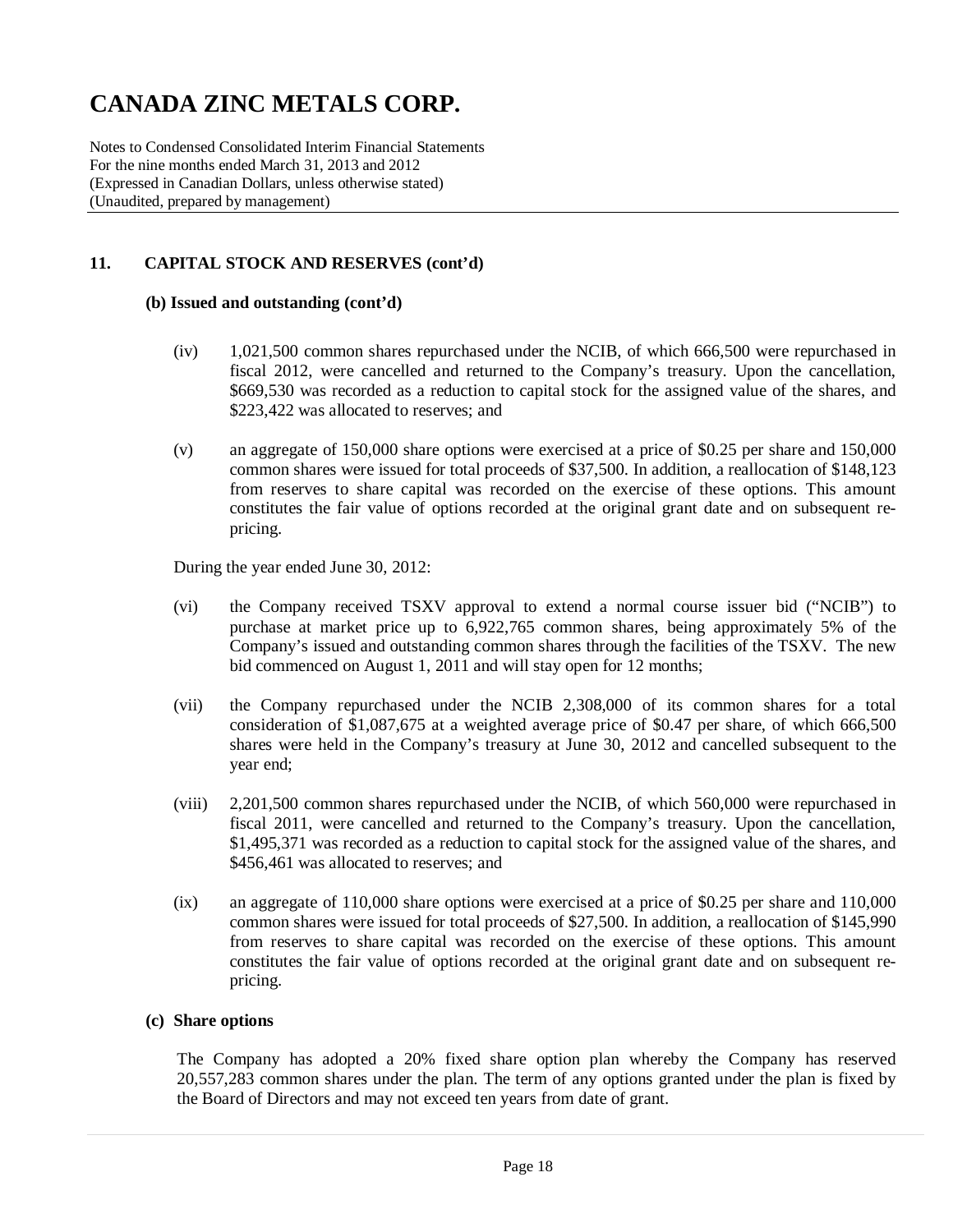Notes to Condensed Consolidated Interim Financial Statements For the nine months ended March 31, 2013 and 2012 (Expressed in Canadian Dollars, unless otherwise stated) (Unaudited, prepared by management)

### **11. CAPITAL STOCK AND RESERVES (cont'd)**

#### **(c) Share options (cont'd)**

The number of options granted to a consultant in a 12 month period must not exceed 2% of the issued shares of the Issuer from the date of grant. Options issued to consultants performing investor relations activities must vest in stages over 12 months with no more than 1/4 of the options vesting in any three month period. Share options granted to directors, officers and employees of the Company vest immediately.

Share option transactions and the number of share options outstanding are summarized as follows:

|                             | Options<br>Outstanding | Weighted Average<br><b>Exercise Price</b> |  |  |
|-----------------------------|------------------------|-------------------------------------------|--|--|
| Balance, July 1, 2011       | 8,240,500              | \$ 0.51                                   |  |  |
| Exercised                   | (110,000)              | \$0.25                                    |  |  |
| Expired                     | (355,500)              | \$0.69                                    |  |  |
| Balance, June 30, 2012      | 7,775,000              | \$0.50                                    |  |  |
| Exercised                   | (150,000)              | \$0.25                                    |  |  |
| Expired                     | (320,000)              | \$1.15                                    |  |  |
| Outstanding, March 31, 2013 | 7,305,000              | 0.50                                      |  |  |

Share options outstanding and exercisable at March 31, 2013 are summarized as follows:

|                   |                       |                    | Number of Options |
|-------------------|-----------------------|--------------------|-------------------|
| Number of Options | <b>Exercise Price</b> | <b>Expiry Date</b> | Exercisable       |
| 130,000           | \$0.70                | November 14, 2016  | 130,000           |
| 295,000           | \$1.05                | February 11, 2018  | 295,000           |
| 300,000           | \$0.25                | February 11, 2018  | 300,000           |
| 50,000            | \$0.25                | April 1, 2013 (*)  | 50,000            |
| 75,000            | \$1.05                | April 29, 2013 (*) | 75,000            |
| 175,000           | \$0.25                | October 21, 2013   | 175,000           |
| 890,000           | \$0.25                | October 31, 2018   | 890,000           |
| 700,000           | \$0.40                | September 22, 2014 | 700,000           |
| 360,000           | \$0.40                | October 9, 2019    | 360,000           |
| 802,500           | \$0.41                | October 13, 2016   | 802,500           |
| 1,215,000         | \$0.63                | January 15, 2020   | 1,215,000         |
| 300,000           | \$0.50                | May 10, 2015       | 300,000           |
| 432,500           | \$0.53                | November $8, 2020$ | 432,500           |
| 1,430,000         | \$0.55                | November 24, 2020  | 1,130,000         |
| 150,000           | \$0.60                | January 7, 2015    | 150,000           |
| 7,305,000         |                       |                    | 7,005,000         |

(\*) Expired subsequent to the period ended March 31, 2013.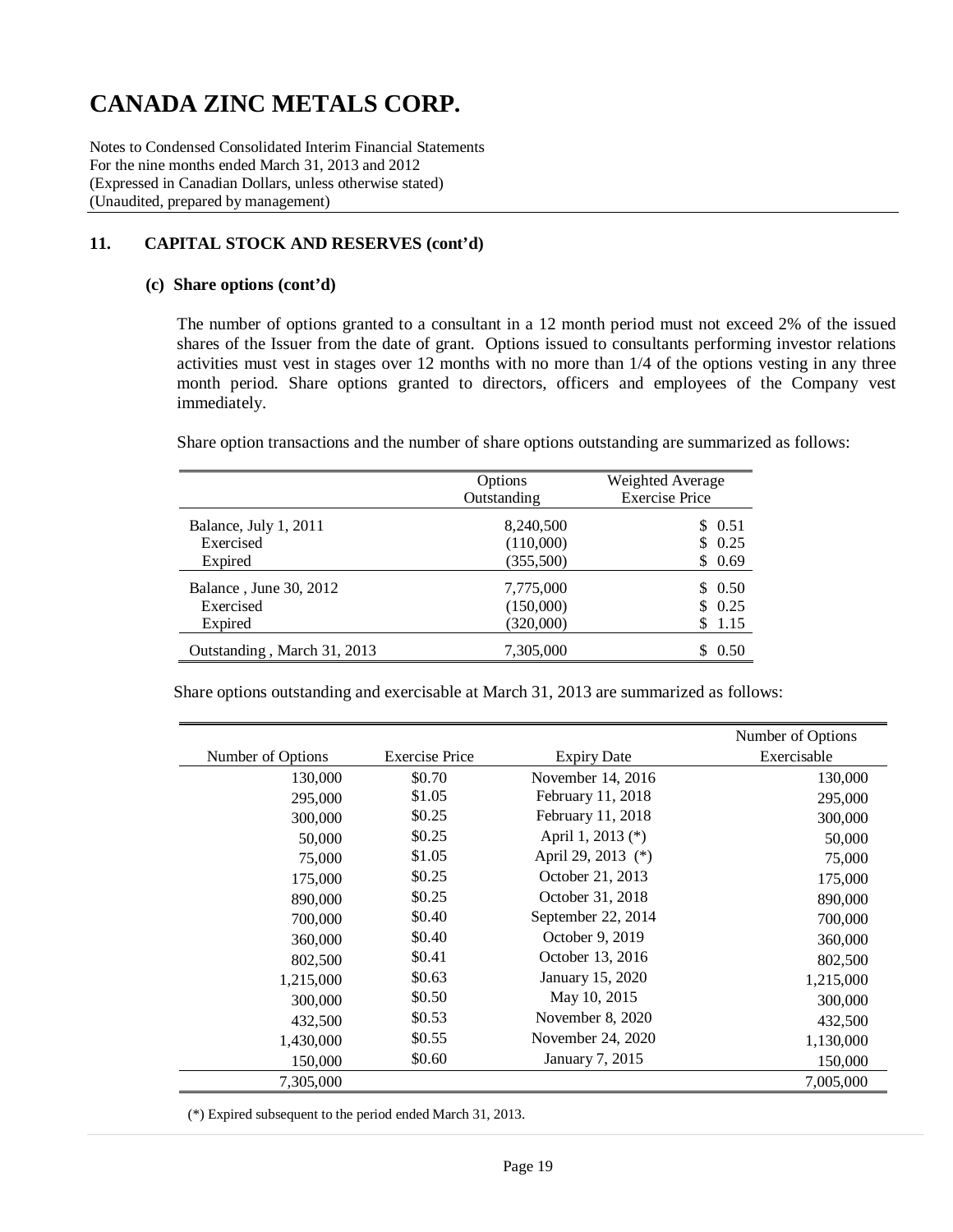Notes to Condensed Consolidated Interim Financial Statements For the nine months ended March 31, 2013 and 2012 (Expressed in Canadian Dollars, unless otherwise stated) (Unaudited, prepared by management)

## **11. CAPITAL STOCK AND RESERVES (cont'd)**

#### **(c) Share options (cont'd)**

During the nine months ended March 31, 2013, under the fair value based method a total of \$36,894 (2012 – \$122,965) in share-based compensation expense was recorded in the statement of operations and comprehensive loss for vested share options previously granted to directors, officers, employees and consultants of the Company. No share options were granted during the nine months ended March 31, 2013 and the year ended June 30, 2012.

The fair value of stock options used to calculate compensation expense for options vested during the year has been estimated using the Black-Scholes option pricing model with the following weighted average assumptions:

| Nine months ended March 31,            | 2013       | 2012       |
|----------------------------------------|------------|------------|
| Risk free interest rate                | 2.88%      | 2.81%      |
| Expected dividend yield                | 0%         | 0%         |
| Stock price volatility                 | 106%       | 102%       |
| Expected life of options               | 9.82 years | 9.04 years |
| Weighted average fair value of options | \$0.51     | \$0.46     |
| Forfeiture                             | 0%         | 0%         |

### **(d) Warrants**

Share purchase warrants transactions and warrants outstanding are summarized as follows:

|                         | Warrants<br><b>Outstanding</b> | <b>Weighted Average</b><br><b>Exercise Price</b> |
|-------------------------|--------------------------------|--------------------------------------------------|
| Balance, June 30, 2011  | 20,615,612                     | \$0.72                                           |
| Expired                 | (2,500,000)                    | 0.80                                             |
| Balance, June 30, 2012  | 18,115,612                     | \$0.80                                           |
| Issued (Note $11$ (b))  | 3,750,000                      | 0.60                                             |
| Expired                 | (18, 115, 612)                 | 0.80                                             |
| Balance, March 31, 2013 | 3,750,000                      | \$0.60                                           |

The following table summarizes the warrants outstanding at March 31, 2013:

| <b>Exercise Price</b> | Expiry Date  |
|-----------------------|--------------|
| \$0.60                | May 30, 2014 |
|                       |              |
|                       |              |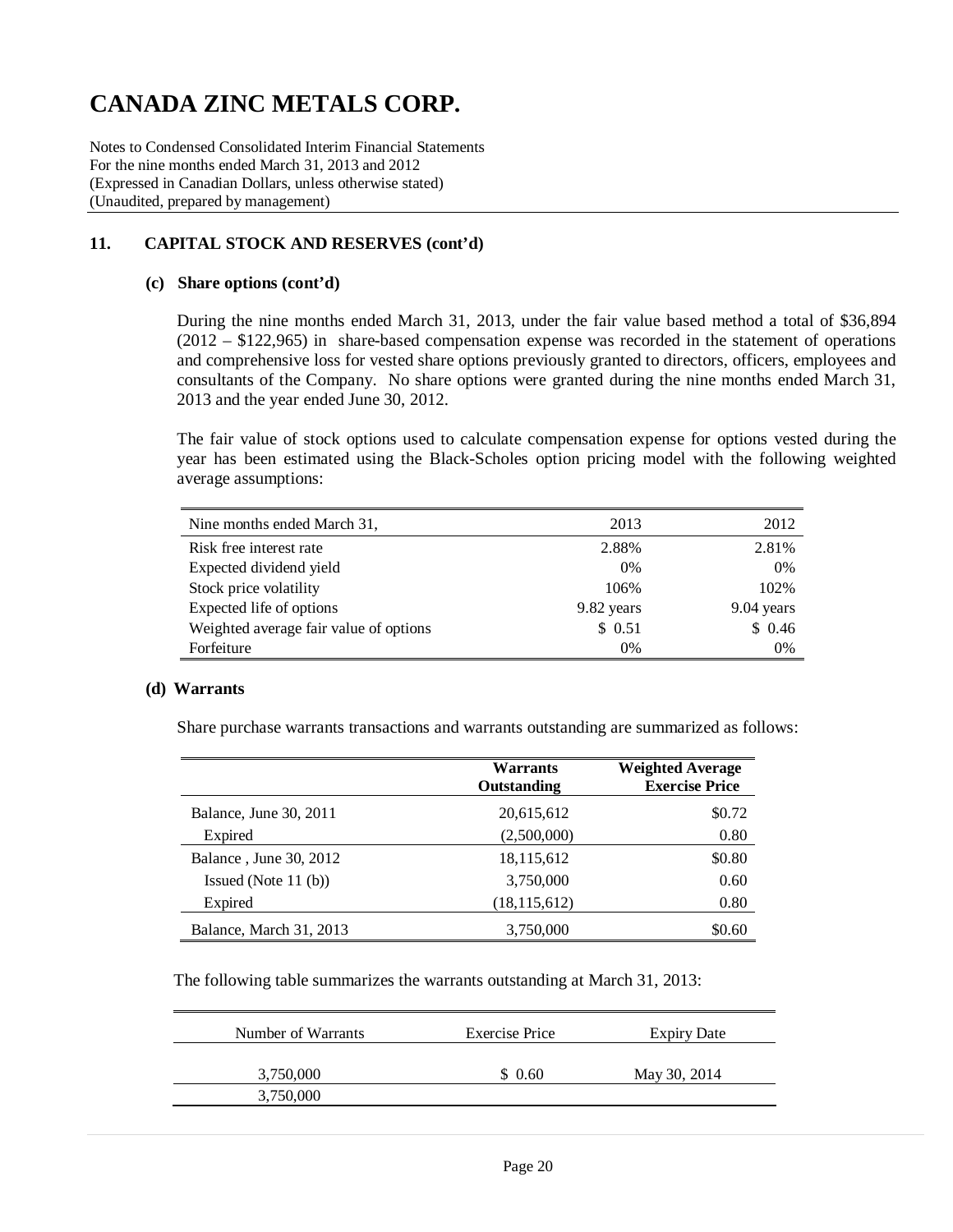Notes to Condensed Consolidated Interim Financial Statements For the nine months ended March 31, 2013 and 2012 (Expressed in Canadian Dollars, unless otherwise stated) (Unaudited, prepared by management)

## **11. CAPITAL STOCK AND RESERVES (cont'd)**

#### **(e) Reserves**

|                           | Options and<br>agent warrants |               | Finance warrants |     | Treasury shares | Total      |
|---------------------------|-------------------------------|---------------|------------------|-----|-----------------|------------|
| Balance, July 1, 2011     | \$<br>8,781,518               | <sup>\$</sup> | 1,993,026        | -S  | 376,356<br>-SS  | 11,150,900 |
| Exercise of options       | (145,990)                     |               |                  |     |                 | (145,990)  |
| Normal course issuer bid  |                               |               |                  |     | 342,229         | 342,229    |
| Treasury shares cancelled |                               |               |                  |     | 114,232         | 114,232    |
| Share-based compensation  | 138,376                       |               |                  |     |                 | 138,376    |
| Balance, June 30, 2012    | 8,773,904                     |               | 1,993,026        |     | 832,817         | 11,599,747 |
| Exercise of options       | (148, 123)                    |               |                  |     |                 | (148, 123) |
| Normal course issuer bid  |                               |               |                  |     | 105,213         | 105,213    |
| Treasury shares cancelled |                               |               |                  |     | 118,209         | 118,209    |
| Share-based compensation  | 36,894                        |               |                  |     |                 | 36,894     |
| Balance, March 31, 2013   | \$<br>8,662,675               | <sup>\$</sup> | 1,993,026        | \$. | 1,056,239<br>\$ | 11,711,940 |

#### **12. SUPPLEMENTAL DISCLOSURE WITH RESPECT TO CASH FLOWS**

| Nine months ended March 31,                | 2013                     | 2012 |  |
|--------------------------------------------|--------------------------|------|--|
| Cash paid during the period for interest   | $\overline{\phantom{m}}$ | .107 |  |
| Cash paid during the period for income tax | -                        |      |  |

Significant non-cash transactions for the nine months ended March 31, 2013 included:<br> $\ddot{V}$  exploration and evaluation expenditures of \$84,860 (June 30, 2012, -\$184, 254) in

 $\ddot{Y}$  exploration and evaluation expenditures of \$84,860 (June 30, 2012 -\$184,254) in accounts payable;<br> $\ddot{Y}$  exploration and evaluation expenditures of \$6.534 (June 30, 2012 -\$Nil) in due to related parties:

- $\ddot{Y}$  exploration and evaluation expenditures of \$6,534 (June 30, 2012 -\$Nil) in due to related parties;<br> $\ddot{Y}$  depreciation of camp equipment and upgrades of \$41,472 included in exploration and evaluation a
- $\ddot{Y}$  depreciation of camp equipment and upgrades of \$41,472 included in exploration and evaluation assets;<br> $\ddot{Y}$  an allocation of \$148,123 (2012 \$Nil) from reserves to capital stock upon the exercise of stock opt
- $\ddot{Y}$  an allocation of \$148,123 (2012 \$Nil) from reserves to capital stock upon the exercise of stock options;<br> $\ddot{Y}$  unrealized loss of \$205.865 on marketable securities due to changes in fair values, which was al
- unrealized loss of \$205,865 on marketable securities due to changes in fair values, which was allocated to accumulated other comprehensive loss.

Significant non-cash transactions for the nine months ended March 31, 2012 included:

- $\ddot{Y}$  resource property expenditures of \$583,038 (June 30, 2011 \$799,965) in accounts payable; and amortization of camp equipment and upgrades of \$32,574 included in resource properties:
- $\ddot{Y}$  amortization of camp equipment and upgrades of \$32,574 included in resource properties;<br> $\ddot{Y}$  unrealized gain of \$293,932 on marketable securities due to changes in fair values, which
- unrealized gain of \$293,932 on marketable securities due to changes in fair values, which was allocated to accumulated other comprehensive income.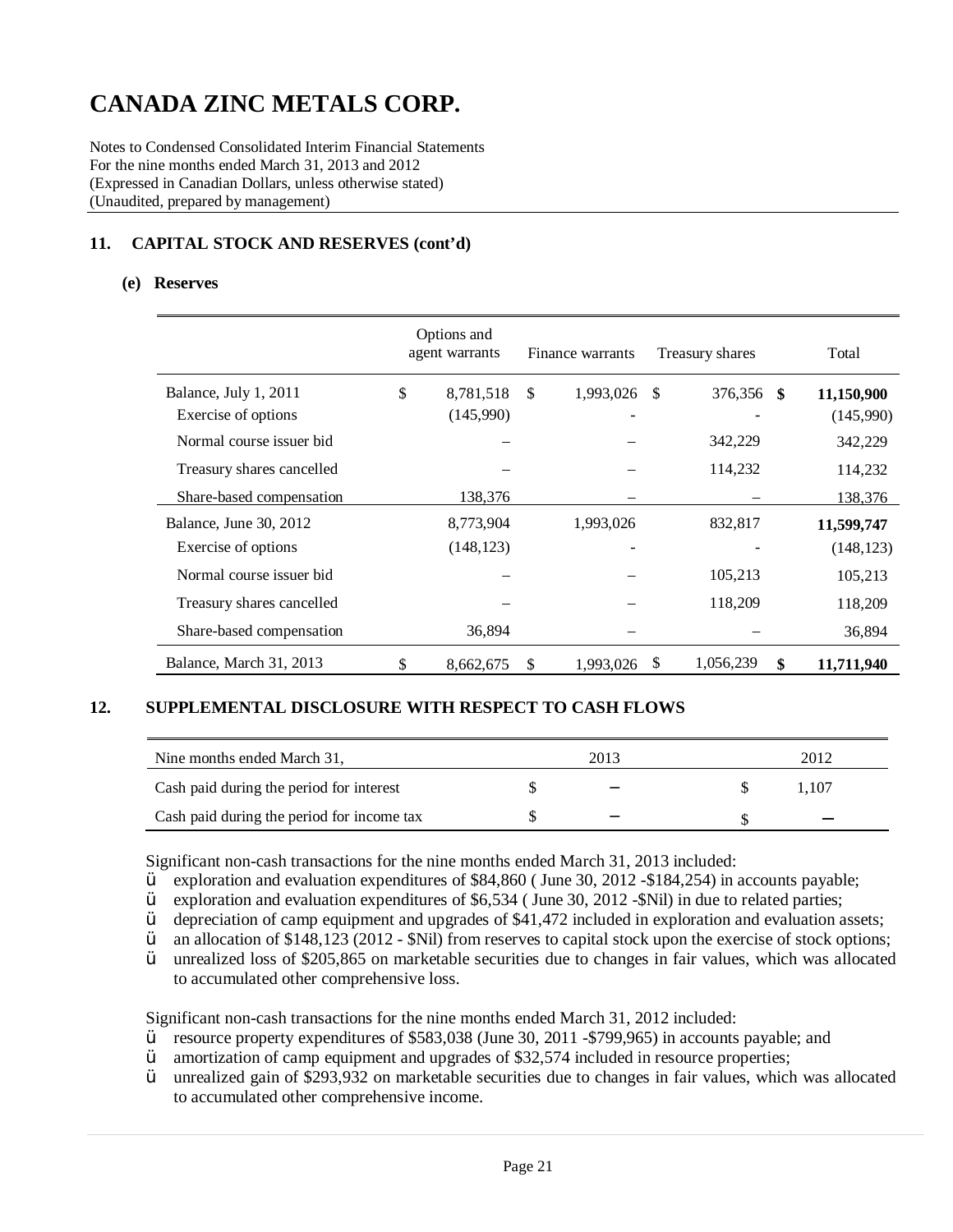Notes to Condensed Consolidated Interim Financial Statements For the nine months ended March 31, 2013 and 2012 (Expressed in Canadian Dollars, unless otherwise stated) (Unaudited, prepared by management)

### **13. RELATED PARTIES TRANSACTIONS**

The remuneration of directors and executive officers during the nine months ended March 31, 2013 and 2012 were as follows:

| Nine months ended March 31,             | 2013         | 2012        |
|-----------------------------------------|--------------|-------------|
| <b>Bonuses</b>                          | \$<br>63,000 | \$<br>2,500 |
| Consulting fees (ii)                    | 11,250       | 11,250      |
| Directors fees (iv)                     | 37,500       | 37,500      |
| Exploration and evaluation expenditures |              |             |
| (geological consulting) (v)             | 105,012      | 103,344     |
| Management and administration (i)       | 265,500      | 265,500     |
| Share-based payments (vi)               | 36,894       | 95,317      |
| Total                                   | 519,156      | 515,411     |

(i) On May 1, 2007, the Company entered into a management and administrative agreement with Varshney Capital Corp. ("VCC"), a company with two common directors, whereby the Company agreed to pay management and administrative fees of \$12,500 and \$5,000 per month, respectively. Effective July 1, 2011, the agreement was amended to increase the monthly management fee to \$24,500.

During the nine months ended March 31, 2013, the Company paid \$220,500 (2012 – \$220,500) for management fees and \$45,000 (2012 – \$45,000) for administrative fees to VCC.

- (ii) The Company paid \$11,250 (2012 \$11,250) for consulting fees to a company controlled by a director;
- (iii) The Company paid \$37,500 (2012 \$37,500) in directors fees to five directors of the Company;
- (iv) The Company paid or accrued exploration and evaluation costs of \$105,012 (2012 \$103,344) to a company owned by an officer of the Company.
- (v) Share-based payments are the fair value of options that have been granted to directors and executive officers.

As at March 31, 2013, \$6,534 (June 30, 2012 - \$6,815; July 1, 2011 - \$Nil) was due to a company controlled by an officer of the Company for geological consulting fees.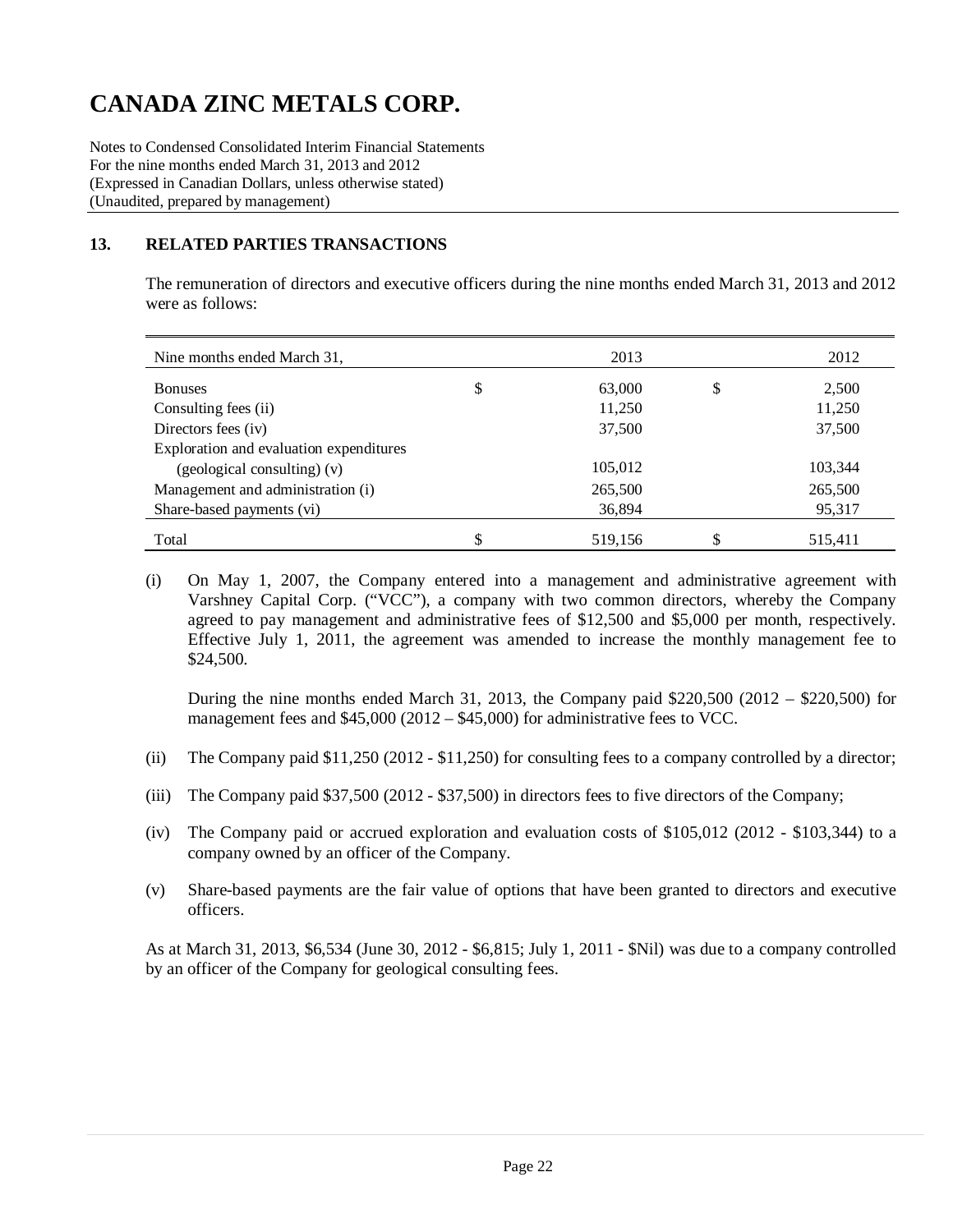Notes to Condensed Consolidated Interim Financial Statements For the nine months ended March 31, 2013 and 2012 (Expressed in Canadian Dollars, unless otherwise stated) (Unaudited, prepared by management)

## **14. CAPITAL MANAGEMENT**

The Company manages its capital structure and makes adjustments based on the funds available in order to support continued operation and future business opportunities. The board of directors does not establish quantitative return on capital criteria for management, but rather relies on the expertise of the Company's management to sustain future development of the business. The Company considers its capital to be equity.

The Company's operations are currently not generating positive cash flow; as such, the Company is dependent on external financing to fund its activities. In order to carry out potential expansion and to continue operations, and pay for administrative costs, the Company will spend its existing working capital, and raise additional amounts as needed. Companies in this stage typically rely upon equity and debt financing or joint venture partnerships to fund their operations. The current financial markets are very difficult and there is no certainty with respect to the Company's ability to raise capital. However, the Company feels that it has sufficient working capital to continue with planned activities.

Management reviews its capital management approach on an ongoing basis and believes that this approach, given the relative size of the Company, is reasonable. To maintain or adjust capital structure, management may invest its excess cash in interest bearing accounts of Canadian chartered banks.

There were no changes in the Company's approach to capital management during the nine months ended March 31, 2013. The Company is not subject to externally imposed capital requirements.

### **15. FINANCIAL INSTRUMENTS AND RISK MANAGEMENT**

|                              | Loans &<br>receivables         |      | Available for<br>sale    | Fair Value<br>through Profit<br>or Loss<br>("FVTPL") |     | Other financial<br>liabilities |
|------------------------------|--------------------------------|------|--------------------------|------------------------------------------------------|-----|--------------------------------|
| <b>Financial assets</b>      |                                |      |                          |                                                      |     |                                |
| Cash and cash equivalents    | \$<br>$\overline{\phantom{0}}$ | - \$ | $\overline{\phantom{0}}$ | \$<br>13,690,555                                     | - S |                                |
| Interest receivable          | 163,562                        |      |                          |                                                      |     |                                |
| Marketable securities        |                                |      | 1,268,228                |                                                      |     |                                |
| <b>Financial liabilities</b> |                                |      |                          |                                                      |     |                                |
| Trade payables               |                                |      |                          |                                                      |     | 123,584                        |
| Due to related parties       |                                |      |                          |                                                      |     | 6,534                          |
|                              | \$<br>163,562                  |      | 1,268,228                | \$<br>13,690,555                                     | \$  | 130.388                        |

The Company's financial instruments at March 31, 2013 are as follows:

Unless otherwise disclosed their carrying values approximate their fair values due to the short term nature of these instruments.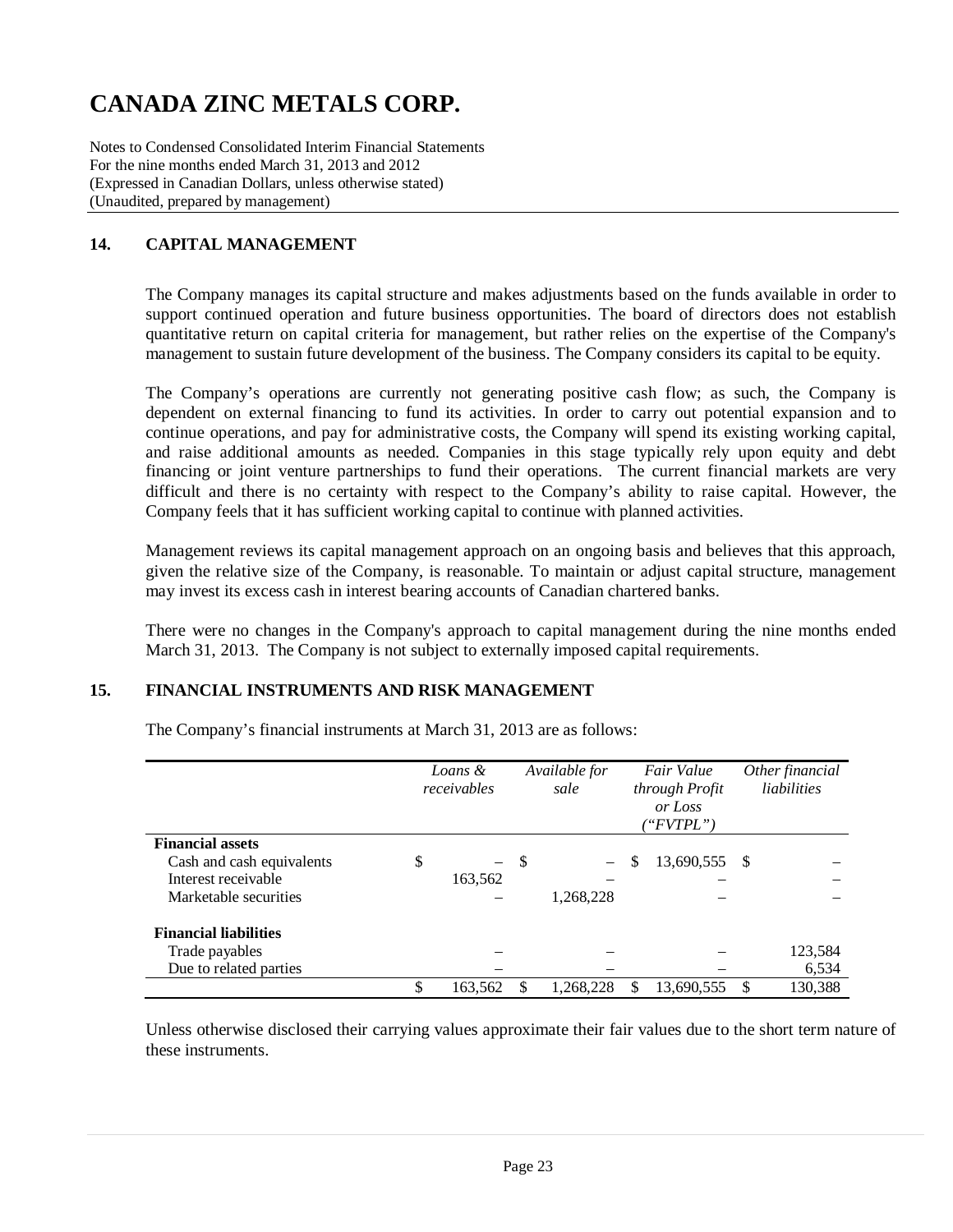Notes to Condensed Consolidated Interim Financial Statements For the nine months ended March 31, 2013 and 2012 (Expressed in Canadian Dollars, unless otherwise stated) (Unaudited, prepared by management)

### **15. FINANCIAL INSTRUMENTS AND RISK MANAGEMENT (cont'd)**

Fair value estimates of financial instruments are made at a specific point in time, based on relevant information about financial markets and specific financial instruments. As these estimates are subjective in nature, involving uncertainties and matters of significant judgment, they cannot be determined with precision. Changes in assumptions can significantly affect estimated fair values.

The Company has classified its cash and cash equivalents as at FVTPL. Marketable securities are classified as available-for-sale. Receivables (excluding GST and HST receivable and METC recoverable) are classified as loans and receivables and trade payables and accrued liabilities, and due to related parties are classified as other financial liabilities, all of which are measured at amortized cost. The carrying value of receivables, trade payables and accrued liabilities and due to related parties approximate their fair value because of the short-term nature of these instruments.

### *Credit Risk*

Credit risk is the risk that one party to a financial instrument will fail to discharge an obligation and cause the other party to incur a financial loss. The Company's primary exposure to credit risk is on its bank deposits of \$90,555 and GICs classified as cash equivalents of \$13,600,000.

Subsequent to the period ended March 31, 2013, the Company redeemed \$13,600,000 from GICs and transferred funds to a treasury bank deposit with a major bank in Canada. This risk is managed by using one bank that is a high credit quality financial institution as determined by rating agencies.

The Company's secondary exposure to credit risk is on its receivables. This risk is minimal as receivables consist primarily of refundable government sales taxes, mining exploration tax credits and interest accrued on GIC investments.

### *Liquidity Risk*

Liquidity risk arises through the excess of financial obligations over available financial assets due at any point in time. The Company's objective in managing liquidity risk is to maintain sufficient readily available reserves in order to meet its liquidity requirements at any point in time. The Company achieves this by maintaining sufficient cash and cash equivalents. As at March 31, 2013, the Company was holding the total of \$13,690,555 in cash and cash equivalents and \$1,268,228 in available for sale marketable securities to settle its current cash liabilities of \$142,388. Management believes it has sufficient funds to meet its current obligations as they become due and to fund its exploration projects and administrative costs.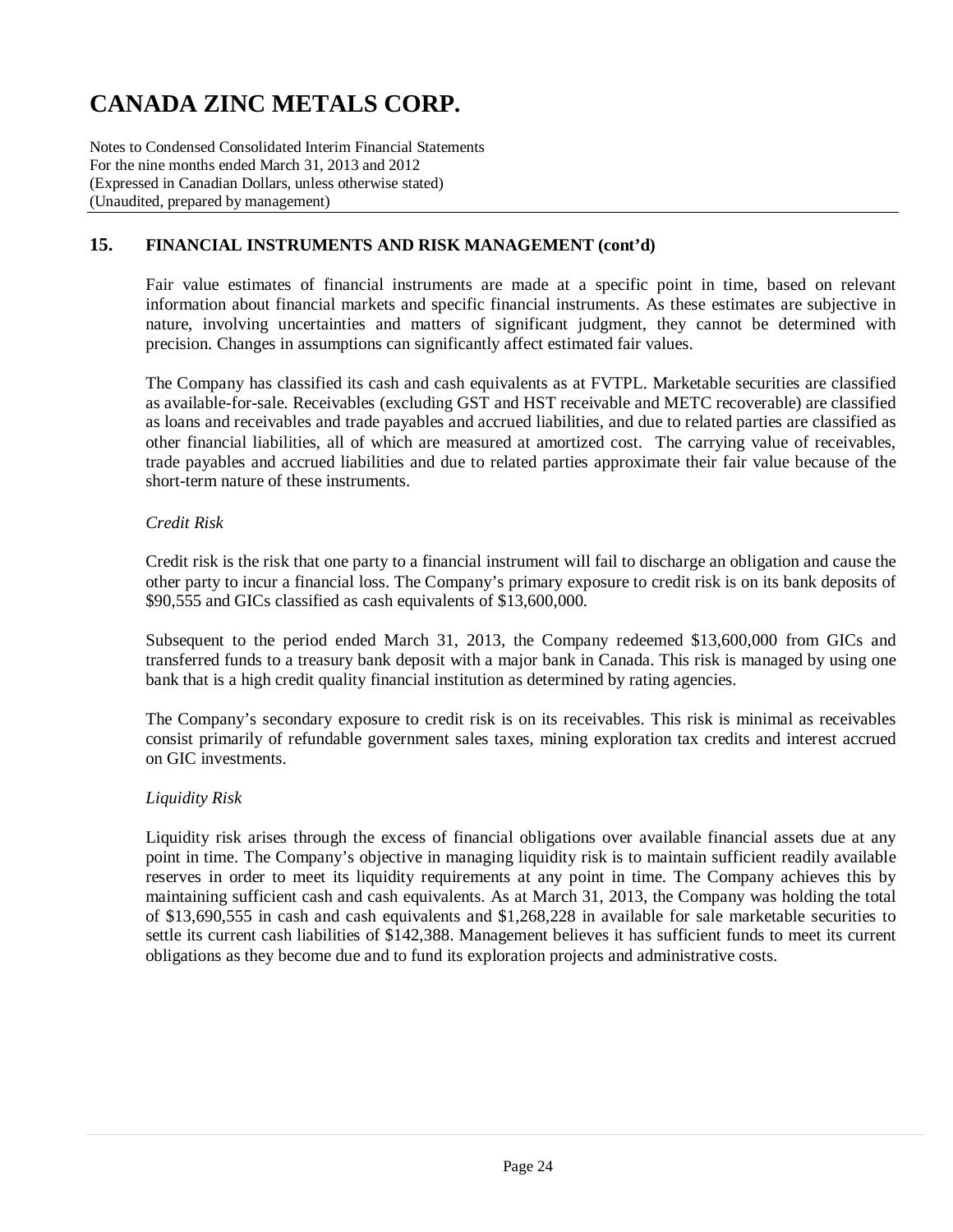Notes to Condensed Consolidated Interim Financial Statements For the nine months ended March 31, 2013 and 2012 (Expressed in Canadian Dollars, unless otherwise stated) (Unaudited, prepared by management)

### **15. FINANCIAL INSTRUMENTS AND RISK MANAGEMENT (cont'd)**

#### *Market risk*

Market risk is the risk of loss that may arise from changes in market factors such as interest rates, foreign exchange rates, and commodity and equity prices. These fluctuations may be significant and the Company, as all other companies in its industry, has exposure to these risks.

#### *a. Interest Rate Risk*

The Company is exposed to interest rate risk as its bank accounts earn interest income at a variable rate of approximately 1.5%.

#### *b. Currency Risk*

The Company operates in Canada and is therefore not exposed to significant foreign exchange risk arising from transactions denominated in a foreign currency.

#### *c. Price risk*

The Company is exposed to price risk with respect to commodity and equity prices. Equity price risk is defined as the potential adverse impact on the Company's earnings due to movements in individual equity prices or general movements in the level of the stock market. Commodity price risk is defined as the potential adverse impact on earnings and economic value due to commodity price movements and volatilities. The Company closely monitors certain commodity prices, individual equity movements, and the stock market to determine the appropriate course of action to be taken by the Company.

The Company also maintains investments in certain marketable securities. There can be no assurance that the Company can exit these positions if required, resulting in proceeds approximating the carrying value of these securities.

### **16. RESTATEMENT**

The consolidated interim financial statements of the Company for the nine months ended March 31, 2012, have been restated to adjust for the following:

#### *(i) Flow-through shares*

The following changes have been made in connection with the flow-through shares issuances on:

(a ) October 31, 2008 - the Company allocated \$1,179,567 or \$0.15 per share to a flow-through share premium, which was recognized as a liability, and \$5,897,833 or \$0.75 per share to capital stock. As of September 30, 2011, the Company fully amortized the liability based on the incurred eligible resource expenditures, which were renounced to the investors by filing regulatory forms;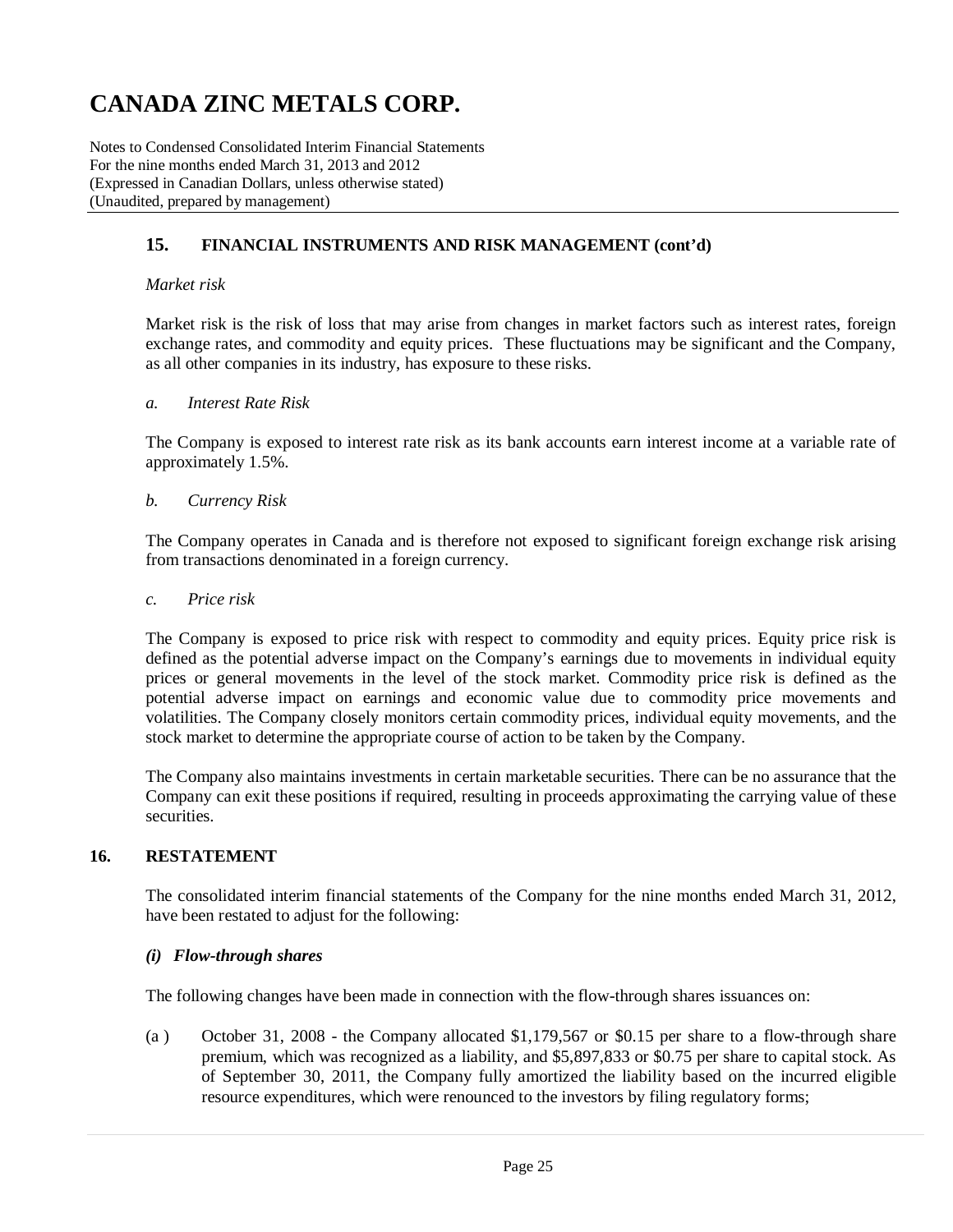Notes to Condensed Consolidated Interim Financial Statements For the nine months ended March 31, 2013 and 2012 (Expressed in Canadian Dollars, unless otherwise stated) (Unaudited, prepared by management)

### **16. RESTATEMENT (cont'd)**

- (b ) The Company reversed deferred tax liability of \$1,411,994 recognized under Canadian GAAP in connection with the October 31, 2008 flow-through private placement and adjusted share capital and accumulated deficit accordingly; and
- (c ) February 28, 2011 the Company allocated \$242,250 or \$0.05 per share to a flow-through share premium, which was recognized as a liability, and \$3,488,400 or \$0.72 per share to capital stock. The Company determined that the flow-through tax premium liability should have been amortized to \$127, 305 at June 30, 2011 and fully reversed at December 31, 2011, after incurring the required eligible resource expenditures and filing official renunciation forms.

|                                                          | March 31, 2012      |
|----------------------------------------------------------|---------------------|
| Adjustment to Capital stock (b)                          | $\frac{1,840,124}{$ |
| Adjustment to Deferred income tax liability (b)          | (1,411,994)         |
| Adjustment to Deficit (Deferred income tax recovery) (b) | (428, 130)          |

#### *(ii) Treasury shares*

The Company reclassified its common shares that were repurchased through the NCIB and not cancelled at the end of reporting period to treasury shares recorded at cost. Treasury shares are shown as a deduction from capital stock until cancelled.

|                               | March 31, 2012 |          |  |  |
|-------------------------------|----------------|----------|--|--|
| Adjustment to Capital Stock   |                | 41.449   |  |  |
| <b>Adjustment to Reserves</b> |                | (41.449) |  |  |

#### *(iii)Initial recognition of an asset or liability on acquisition*

Effective February 23, 2007, the Company the Company acquired an aggregate of 53,533,615 common shares of Ecstall. The acquisition of Ecstall is accounted for as an asset purchase under IFRS and does not trigger the IAS 12 recognition criteria for deferred tax liability or asset. Under IFRS, the deferred tax liability would not be recognized, either on acquisition or subsequently.

|                                             | March 31, 2012 |             |  |
|---------------------------------------------|----------------|-------------|--|
| Adjustment to Deferred income tax liability |                | (3,196,006) |  |
| Adjustment to Deficit                       |                | 3,196,006   |  |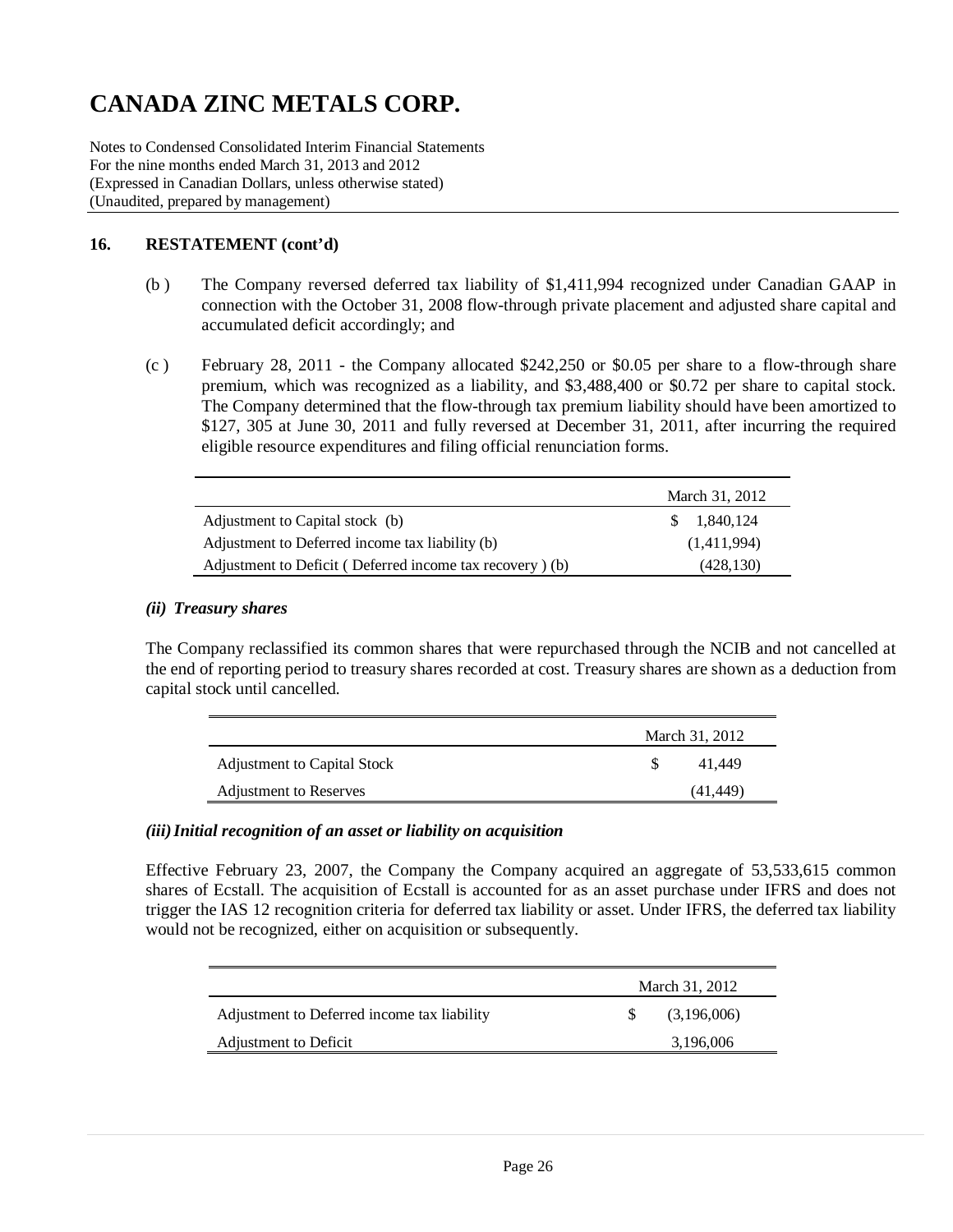Notes to Condensed Consolidated Interim Financial Statements For the nine months ended March 31, 2013 and 2012 (Expressed in Canadian Dollars, unless otherwise stated) (Unaudited, prepared by management)

### **16. RESTATEMENT (cont'd)**

Condensed Consolidated Interim Statement of Financial Position as at March 31, 2012:

| March 31, 2012                         | As previously<br>reported | Adjustments   | Restated   |                  |
|----------------------------------------|---------------------------|---------------|------------|------------------|
| <b>Assets</b>                          |                           |               |            |                  |
| Current assets                         |                           |               |            |                  |
| Cash and cash equivalents              | 14,316,573<br>\$          | \$            |            | 14,316,573<br>\$ |
| Receivables                            | 162,421                   |               |            | 162,421          |
| METC recoverable                       |                           |               |            |                  |
| Prepaid expenses                       | 10,624                    |               |            | 10,624           |
| Marketable securities                  | 1,827,000                 |               |            | 1,827,000        |
|                                        | 16,316,618                |               |            | 16,316,618       |
|                                        |                           |               |            |                  |
| Other assets                           | 312,649                   |               |            | 312,649          |
| Equipment and leasehold improvements   | 288,318                   |               |            | 288,318          |
| Long-term prepaid expenses             | 192,145                   |               |            | 192,145          |
| Exploration and evaluation assets      | 62,332,785                |               |            | 62,332,785       |
|                                        | 79,442,515<br>S           | $\mathcal{S}$ |            | \$<br>79,442,515 |
|                                        |                           |               |            |                  |
| <b>Liabilities and Equity</b>          |                           |               |            |                  |
| <b>Current liabilities</b>             |                           |               |            |                  |
| Trade payables and accrued liabilities | \$<br>227,198             | \$            |            | \$<br>227,198    |
| Due to related party                   | 21,374                    |               |            | 21,374           |
|                                        | 248,572                   |               |            | 248,572          |
|                                        |                           |               |            |                  |
| Deferred income tax liability          | 6,021,000                 | (4,608,000)   | (i), (iii) | 1,413,000        |
| Equity                                 |                           |               |            |                  |
| Capital stock                          | 88,939,986                | 1,881,573     | (i)(ii)    | 90,821,559       |
| Reserves                               | 11,625,785                | (41, 449)     | (ii)       | 11,584,336       |
| Deficit                                | (27, 793, 589)            | 2,767,876     | (i)        | (25,025,713)     |
| Accumulated other comprehensive income | 400,761                   |               |            | 400,761          |
|                                        | 73,172,943                | 4,608,000     |            | 77,780,943       |
|                                        | 79,442,515<br>\$          | \$            |            | \$<br>79,442,515 |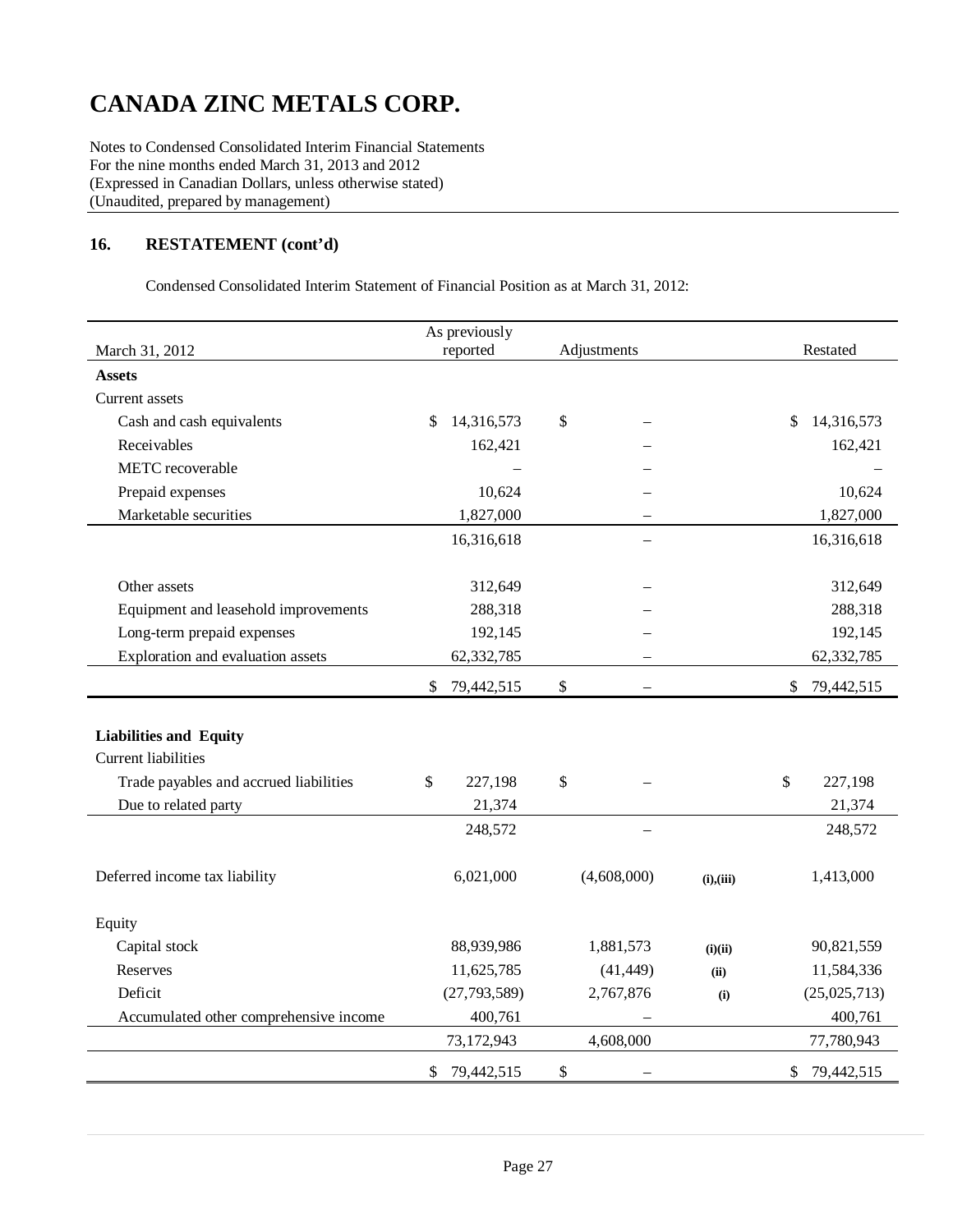Notes to Condensed Consolidated Interim Financial Statements For the nine months ended March 31, 2013 and 2012 (Expressed in Canadian Dollars, unless otherwise stated) (Unaudited, prepared by management)

#### **16. RESTATEMENT (cont'd)**

Condensed Consolidated Interim Statements of Operations and Comprehensive Loss

| For the nine months ended March 31, 2012                          | As previously<br>reported | Adjustments |     | <b>IFRS</b><br>(restated)           |  |
|-------------------------------------------------------------------|---------------------------|-------------|-----|-------------------------------------|--|
| <b>ADMINISTRATION EXPENSES</b>                                    |                           |             |     |                                     |  |
| Administration                                                    | \$<br>45,000              | \$          |     | $\boldsymbol{\mathsf{S}}$<br>45,000 |  |
| <b>Bonuses</b>                                                    | 2,500                     |             |     | 2,500                               |  |
| Consulting                                                        | 168,750                   |             |     | 168,750                             |  |
| Depreciation                                                      | 3,094                     |             |     | 3,094                               |  |
| Directors' fees                                                   | 37,500                    |             |     | 37,500                              |  |
| Interest and bank charges                                         | 3,511                     |             |     | 3,511                               |  |
| Investor relations                                                | 213,045                   |             |     | 213,045                             |  |
| Management fees                                                   | 220,500                   |             |     | 220,500                             |  |
| Office and miscellaneous                                          | 40,034                    |             |     | 40,034                              |  |
| Professional fees                                                 | 36,556                    |             |     | 36,556                              |  |
| Regulatory fees                                                   | 17,395                    |             |     | 17,395                              |  |
| Rent                                                              | 45,000                    |             |     | 45,000                              |  |
| Share-based compensation                                          | 122,695                   |             |     | 122,695                             |  |
| Transfer agent fees                                               | 3,755                     |             |     | 3,755                               |  |
| Travel and promotion                                              | 166,028                   |             |     | 166,028                             |  |
| Wages and benefits                                                | 305,478                   |             |     | 305,478                             |  |
| Loss before other items                                           | (1,431,111)               |             |     | (1,431,111)                         |  |
| Interest and other income                                         | 187,056                   |             |     | 187,056                             |  |
| Loss on sale of marketable securities                             | 57,110                    |             |     | 57,110                              |  |
|                                                                   | 244,166                   |             |     | 244,166                             |  |
| Loss before income taxes                                          | (1, 186, 945)             |             |     | (1, 186, 945)                       |  |
| Deferred income tax recovery                                      | 242,250                   | (114, 945)  | (i) | 127,305                             |  |
| Net loss for the period<br>Adjustment for change in fair value of | (944, 695)                | (114, 945)  |     | (1,059,640)                         |  |
| marketable securities                                             | 814,100                   |             |     | 814,100                             |  |
| Comprehensive loss for the period                                 | (130, 595)                | (114, 945)  |     | (245, 540)                          |  |